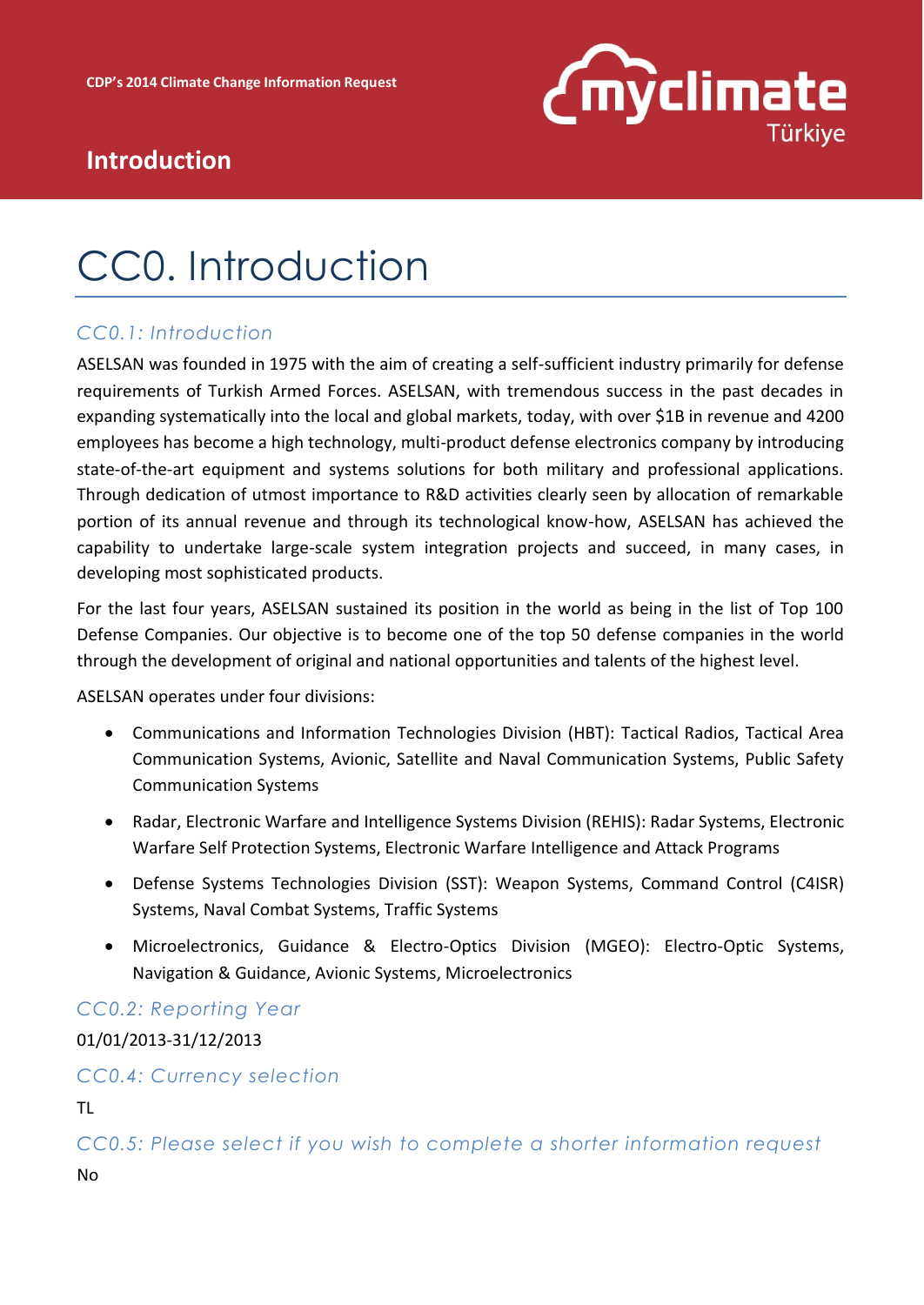

# CC1. Governance Group and Individual Responsibility

### *CC1.1 Where is the highest level of direct responsibility for climate change within your organization?*

Senior Manager/Officer

### CC1.1a Please identify the position of the individual or name of the committee with this responsibility

The highest level of direct responsibility for climate change within ASELSAN lies with the Director of Strategy Management Directorate Mr. Baki Şensoy. Mr. Şensoy also leads the Sustainability Committee which was founded in 2012. The Sustainability Committee is comprised of high level managers and engineers who are able to assess all the risks and opportunities with respect to climate change. The list of members of the sustainability committee is given below:

| Baki ŞENSOY      | Strategy Management Directorate / Director                                       |
|------------------|----------------------------------------------------------------------------------|
| Tuncay IBIŞ      | Facilities and Services Directorate / Director                                   |
| Pinar CELEBİ     | Investor Relations and Subsidiaries Department / Manager                         |
| Tolga KANIMTÜRK  | Corporate Strategy Development Department / Manager                              |
| Burak GÜVENÇ     | Facilities and Services / Manager                                                |
| Mehmet Ali BERK  | Information Systems Department / Manager                                         |
| Devrim AKSU      | Human Resources Department/Manager                                               |
| Ali Rıza KILIÇ   | Supply Chain Management Department / Manager                                     |
| Melih BOYNUKISA  | Internal Audit and Assessment Directorate / Vice President                       |
| Hülya YILDIRIM   | Health and Safety Department / Chief Engineer                                    |
| Fatih ÇAĞIRAN    | Information Systems Directorate-Work Intelligence Chief Engineering / Chief      |
| Didem L. ÖZKAN   | Strategic Planning and Corporate Performance Department / Senior Expert Engineer |
| Koray GÜRE       | Corporate Strategy Development Department / Senior Expert Engineer               |
| Gaye ÖZPİNECİ    | Human Resources Department/Senior Expert                                         |
| Başak YÜCEKAYALI | Investor Relations and Subsidiaries Department / Expert                          |

The Sustainability Committee develops and implements economic, environmental and social sustainability strategies and monitors the overall sustainability performance of the company. In order to monitor the environmental performance, environmental performance indicators have been identified. Some of these performance indicators are related to climate change performance.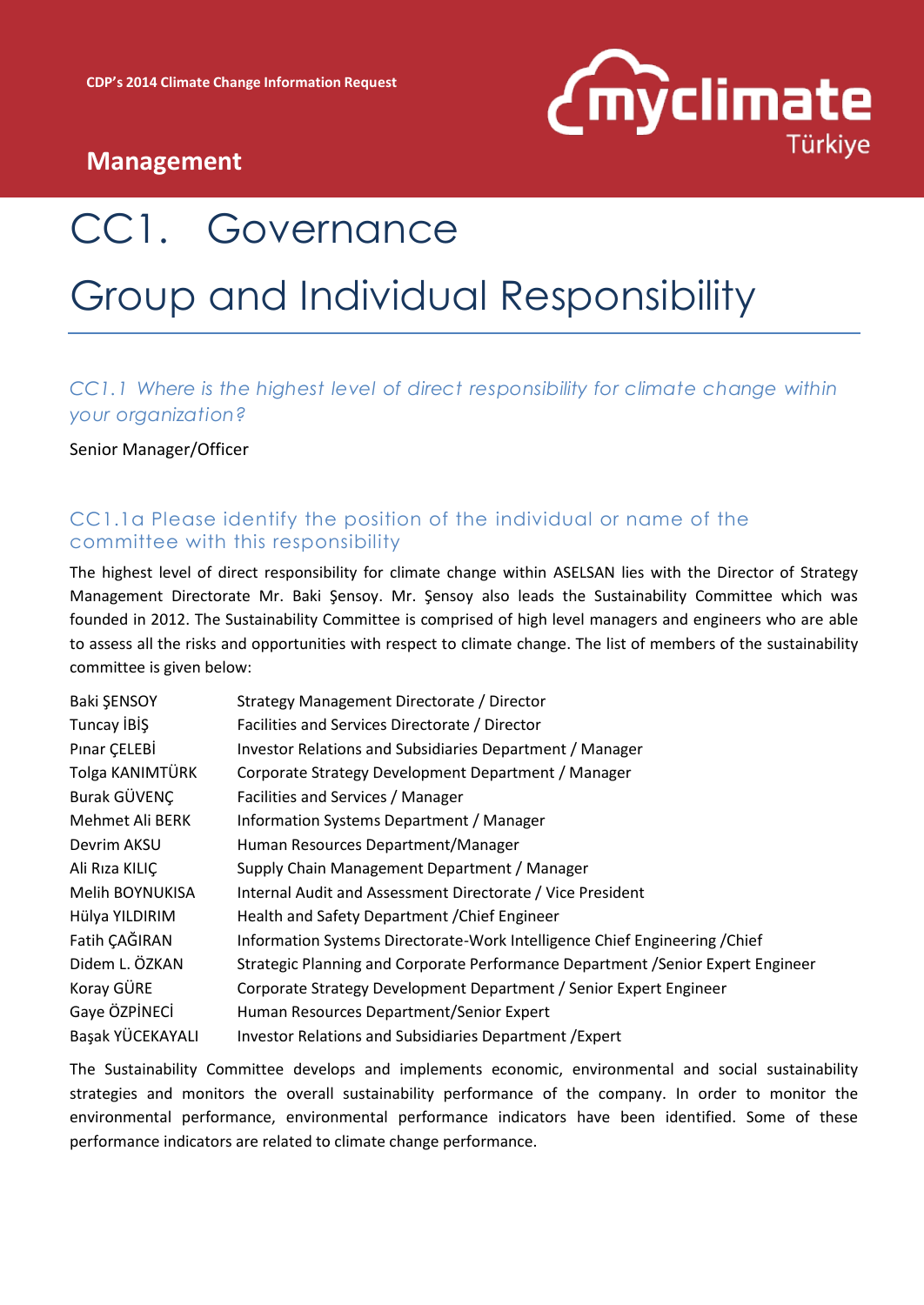

Also starting from 2013 the Sustainability Committee has attained targets related to climate change performance to each directorate. The status of achievement of these targets are being closely monitored by the Sustainability Committee. The Sustainability Committee also decides on the incentives to be given for attaining the climate change and other sustainability related targets.

# Individual Performance

*CC1.2 Do you provide incentives for the management of climate change issues, including the attainment of targets?*

Yes

*If yes:* 

*CC1.2a Please provide further details on the incentives provided for the management of climate change issues*

| Who is entitled<br>to benefit from<br>these incentives? | The type of<br>incentives | Incentivized performance indicator                                                                                                                                                                                                                                                                                                                                                                                                                                                                                                                                                                                                                                                                                                                                                |
|---------------------------------------------------------|---------------------------|-----------------------------------------------------------------------------------------------------------------------------------------------------------------------------------------------------------------------------------------------------------------------------------------------------------------------------------------------------------------------------------------------------------------------------------------------------------------------------------------------------------------------------------------------------------------------------------------------------------------------------------------------------------------------------------------------------------------------------------------------------------------------------------|
| All employees                                           | Monetary reward           | In ASELSAN, we have implemented a suggestions<br>system in our intranet in 2013. This suggestion<br>system is called "Idea Management System" and can<br>be used by all of the employees of ASELSAN. An<br>employee who has an innovative idea on climate<br>change, energy efficiency or any other subject can<br>send his/her idea note to the strategy department<br>through this suggestion system. The strategy<br>department then evaluates the idea and if they<br>decide that the idea is plausible, the Strategy<br>Department shares the idea note with the related<br>department.<br>The employee is entitled to a monetary reward if<br>their idea is assessed to be applicable and profitable<br>to the company.<br>The reward is higher if the idea of the employee |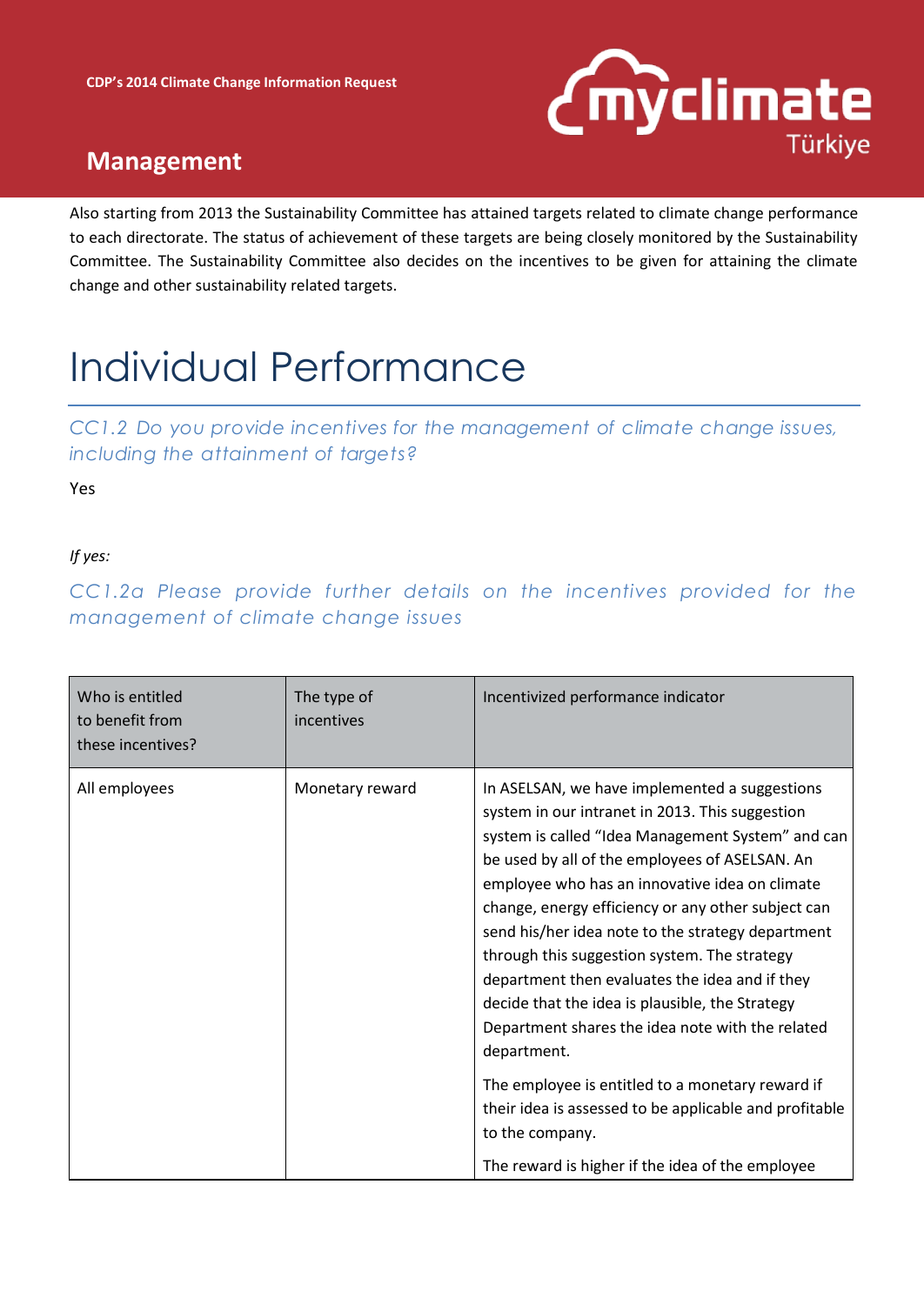

| Who is entitled<br>to benefit from<br>these incentives? | The type of<br>incentives | Incentivized performance indicator                                |
|---------------------------------------------------------|---------------------------|-------------------------------------------------------------------|
|                                                         |                           | results in energy savings thus leading to emission<br>reductions. |
|                                                         |                           |                                                                   |

# CC2. Strategy

# Risk Management Approach

*CC2.1 Please select the option that best describes your risk management procedures with regard to climate change risks and opportunities*

Integrated into multi-disciplinary company wide risk management processes

### *CC2.1a Please provide further details on your risk management procedures with regard to climate change risks and opportunities*

| Frequency of<br>monitoring | To whom are<br>results<br>reported?                                                           | Geographical areas<br>considered | How far into<br>the future<br>are risks<br>considered? | Comment                                                                                                                                                                                                                                                                                                                                                                         |
|----------------------------|-----------------------------------------------------------------------------------------------|----------------------------------|--------------------------------------------------------|---------------------------------------------------------------------------------------------------------------------------------------------------------------------------------------------------------------------------------------------------------------------------------------------------------------------------------------------------------------------------------|
| Annually                   | Individual/Sub-set Turkey<br>of the Board or<br>committee<br>appointed by the<br><b>Board</b> |                                  | > 6 years                                              | The identified risks related to<br>climate change as well as other<br>lidentified risks are monitored<br>annually to assess the severity of the<br>lrisk. In ASELSAN the risks are first<br>assessed in the facility and activity<br>level. The risks are given a score<br>from 1 to 5 according to their<br>severity and probability of<br>occurrence. The combined risk score |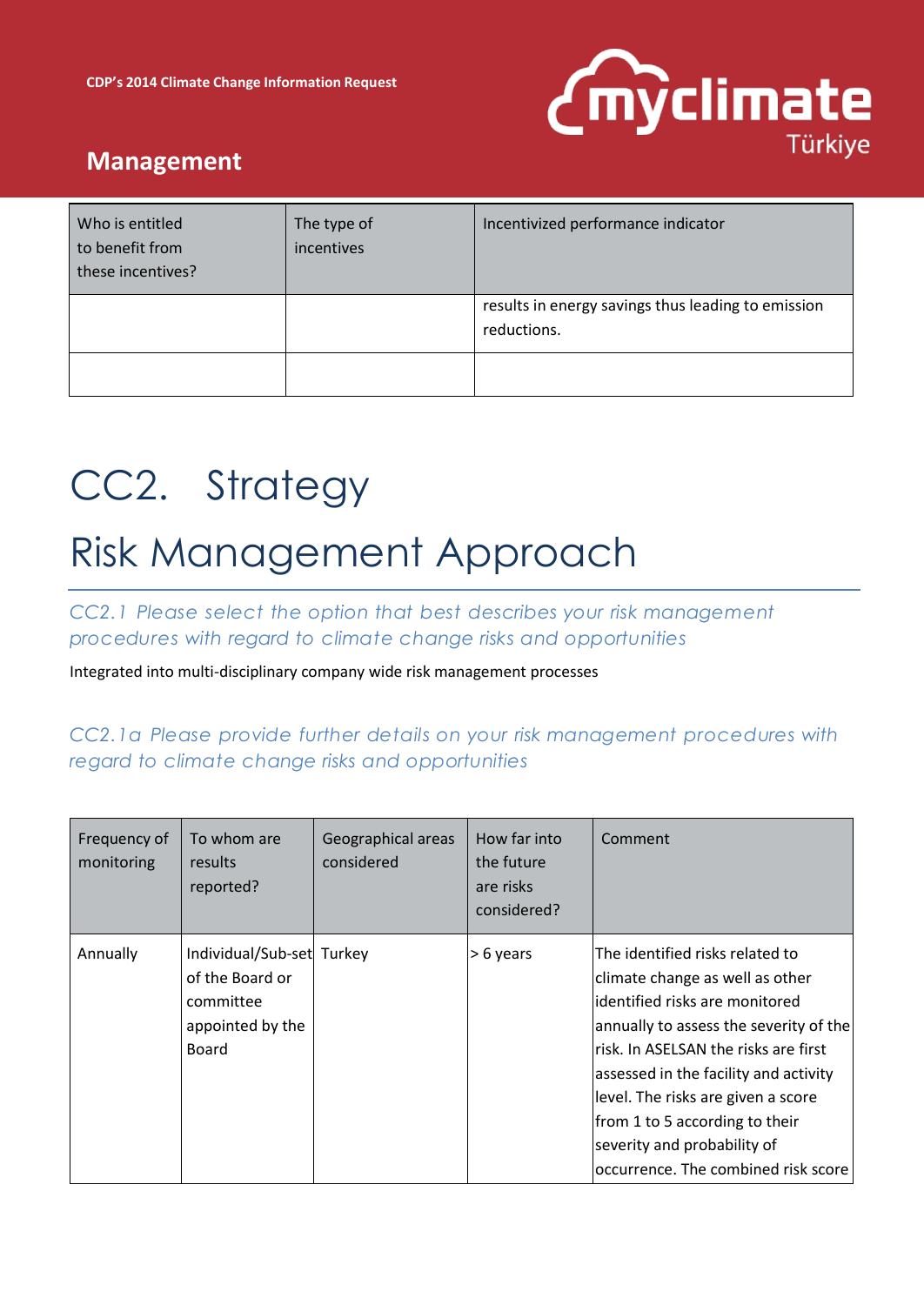

| Frequency of<br>monitoring | To whom are<br>results<br>reported? | Geographical areas<br>considered | How far into<br>the future<br>are risks<br>considered? | Comment                               |
|----------------------------|-------------------------------------|----------------------------------|--------------------------------------------------------|---------------------------------------|
|                            |                                     |                                  |                                                        | is found by multiplying the severity  |
|                            |                                     |                                  |                                                        | and probability scores of the risk.   |
|                            |                                     |                                  |                                                        | The risk is level 1 if combined score |
|                            |                                     |                                  |                                                        | is between 1 and 5. Level 2 if        |
|                            |                                     |                                  |                                                        | combined score is between 6 and       |
|                            |                                     |                                  |                                                        | 10. Level 3 if combined score is      |
|                            |                                     |                                  |                                                        | between 11 and 15. Level 4 if         |
|                            |                                     |                                  |                                                        | combined score is between 16 and      |
|                            |                                     |                                  |                                                        | 20. Level 5 if combined score is      |
|                            |                                     |                                  |                                                        | between 21 and 25. Only the risks     |
|                            |                                     |                                  |                                                        | that are assessed to be Level 4 or    |
|                            |                                     |                                  |                                                        | higher are reported to the Board of   |
|                            |                                     |                                  |                                                        | Directors.                            |

### *CC2.1b Please describe how your risk and opportunity identification processes are applied at both company and asset level*

1. At the company level, the scope of the identified risks and opportunities include, changes in fuel and energy prices, climate change related laws and regulations, global competitiveness, changing customer needs, potential threats of national security and employee related issues.

The climate change related risks and opportunities at the company level are assessed by the sustainability committee. The Sustainability Committee is responsible for identifying measures to reduce the risks. This committee is responsible for identifying the level of each risk, setting targets to reduce these risks and making performance reviews to assess whether the climate change related targets are met. This committee also decides on how and when the identified opportunities can be seized. The committee decides which risks and opportunities shall be reported to the Board of Directors according to the scoring methodology given in section CC2.1.c.

2. At the asset level, each facility and every unit in each facility has to perform the risk analysis using the methodology and scoring system defined in section CC2.1.c. The facility level risk analyses are then reviewed by the facility managers and submitted to the Sustainability Committee for final review. The committee decides which risks and opportunities shall be reported to the Board of Directors according to the scoring methodology given in section CC2.1.c.

The major risks and opportunities at the asset level are the events that may have a major effect on the GHG emissions of ASELSAN. These events usually are related to energy and fossil fuel consumption.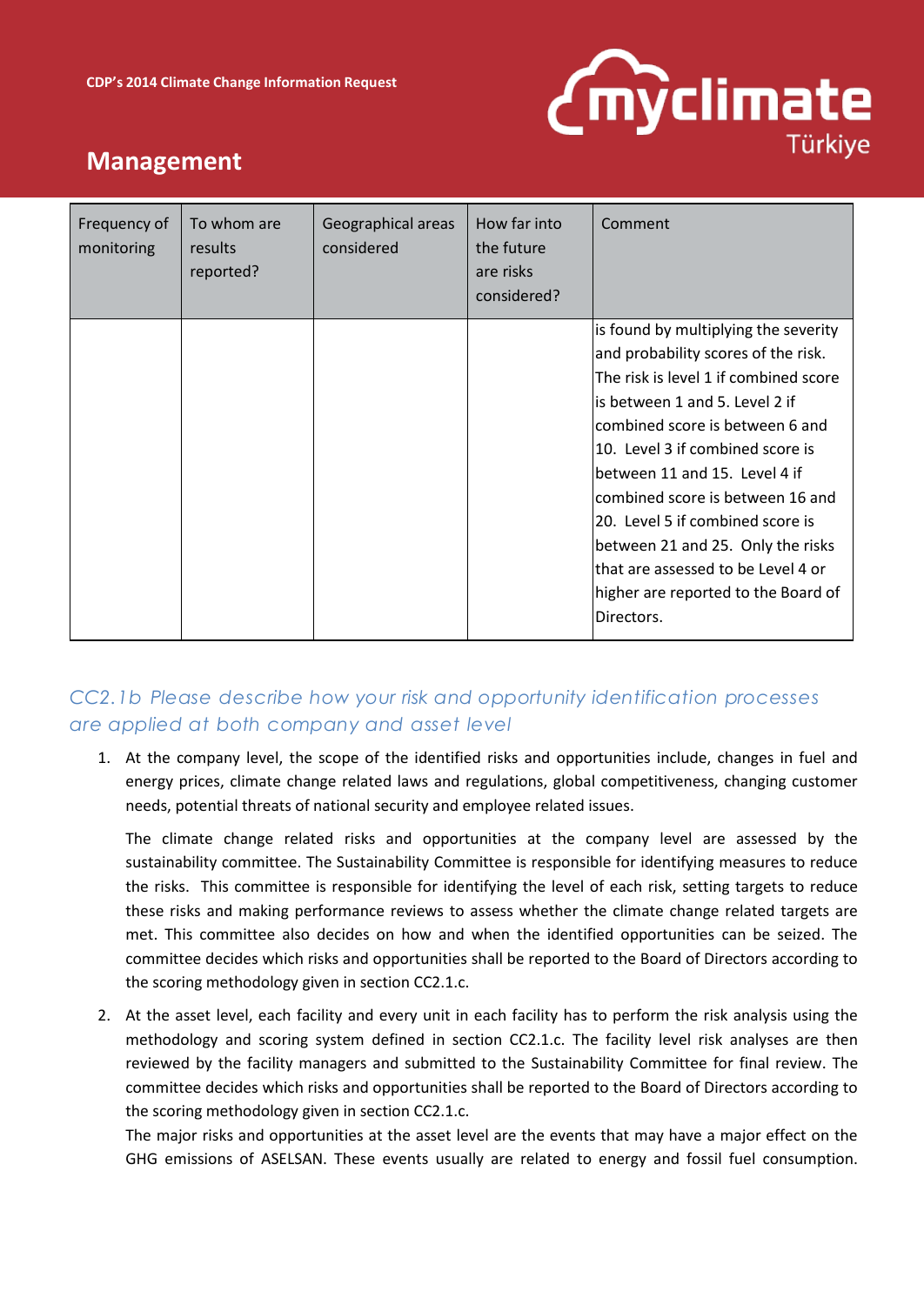

Where renovations in product design that lead to less energy consumption may be assessed as an opportunity, increased consumption of fossil fuels during production is assessed as a major climate change related risk.

#### *CC2.1c How do you prioritize the risks and opportunities identified?*

First, the probability of occurrence of the identified risk is scored as given below:

| <b>Probability</b>           | <b>Score</b> |
|------------------------------|--------------|
| Very low/impossible          |              |
| Low                          | 2            |
| <b>Moderate</b>              | 3            |
| Probable                     |              |
| <b>Very High Probability</b> |              |

Then, the effect of the identified risk event is determined:

| <b>Severity</b>  | <b>Severity Level Guide</b>                                                                                                                                    | <b>Score</b> |
|------------------|----------------------------------------------------------------------------------------------------------------------------------------------------------------|--------------|
| <b>Very low</b>  | No permanent or significant effect.                                                                                                                            |              |
| Low              | Significant impact on ASELSAN in the long<br>term. $(28 \text{ years})$                                                                                        | 2            |
| Moderate         | Significant impact on ASELSAN but can be<br>managed without a major impact in the<br>medium to longer term. (4-8 years)                                        | 3            |
| High             | Requires major effort to manage and<br>resolve in the short term or risk events<br>that could threaten the existence and the<br>profit of ASELSAN. (1-3 years) | Δ            |
| <b>Very High</b> | Threatens the business continuity<br>immediately.                                                                                                              | 5            |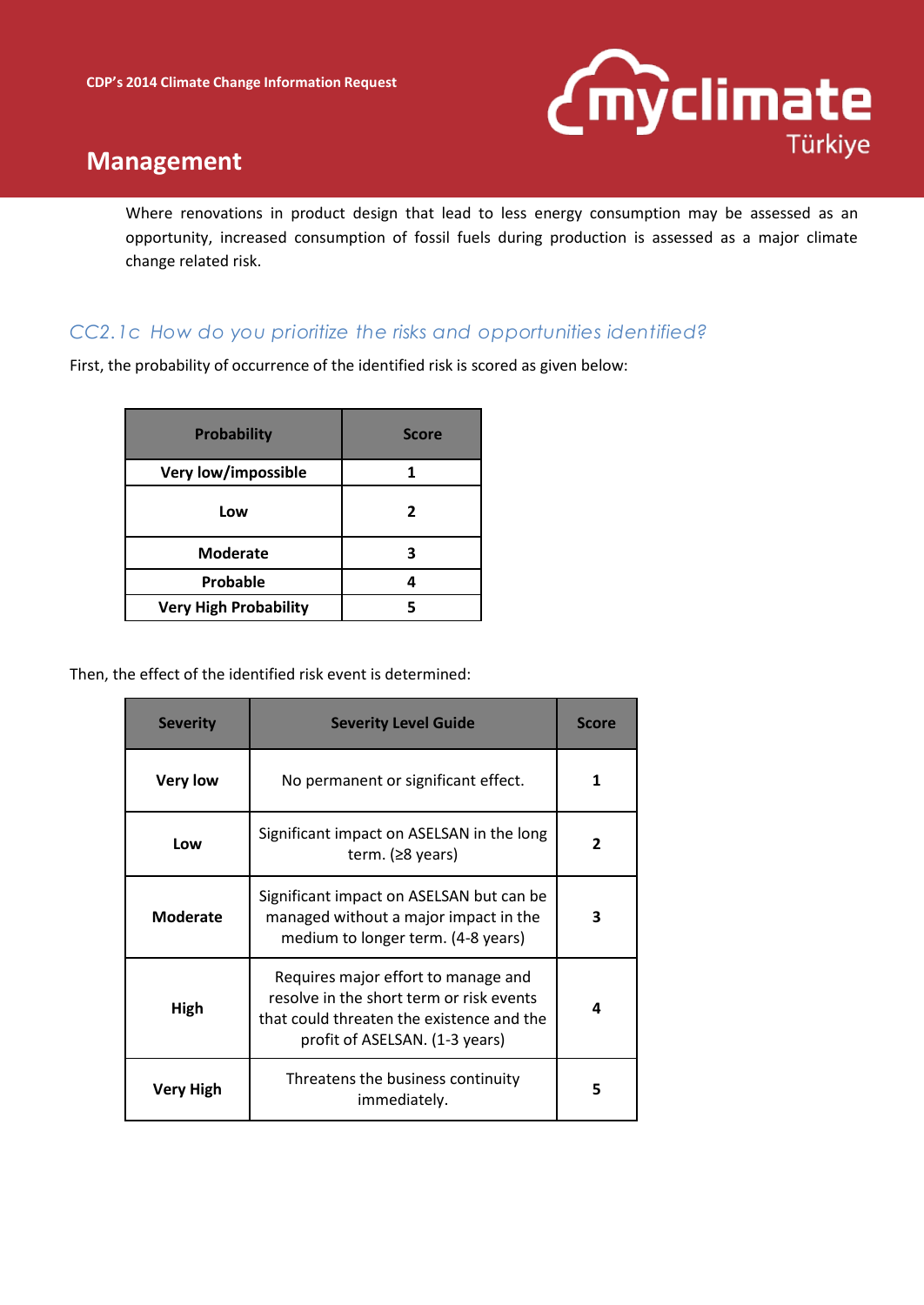

The total score is found by multiplying the effect and probability factors. Which gives a numerical value between 1 and 25.According to this final score the risks and opportunities are prioritized::

| <b>Combined</b><br><b>Score</b> | <b>Risk</b><br>Level | <b>Related Action</b>                                                                                                                                               |  |  |  |
|---------------------------------|----------------------|---------------------------------------------------------------------------------------------------------------------------------------------------------------------|--|--|--|
| $1 - 5$                         | Level<br>1           | No immediate action.                                                                                                                                                |  |  |  |
| $6 - 10$                        | Level<br>2           | No immediate action but the risk event needs to<br>be monitored annually.                                                                                           |  |  |  |
| 11-15                           | Level<br>3           | The mitigation measures for the identified risk<br>event is determined by the sustainability<br>committee.                                                          |  |  |  |
| $16 - 20$                       | Level<br>4           | Poses a threat and shall be dealt with. The risk<br>event and the measures to be applied are<br>reported to the Board of Directors.                                 |  |  |  |
| $21 - 25$                       | Level<br>5           | Poses a huge threat and shall be immediately<br>dealt with. The risk event and the measures to be<br>applied are immediately reported to the Board of<br>Directors. |  |  |  |

Sustainability committee reviews and finalizes all climate change related risk analysis, and presents the critical risks that are assessed to be Level 4 or above to the Board of Directors. They also present a report to board of directors about the financial and operational measures that need to be taken by ASELSAN to prevent the occurrence of the identified risks. The Board of Directors decides which measures shall be applied.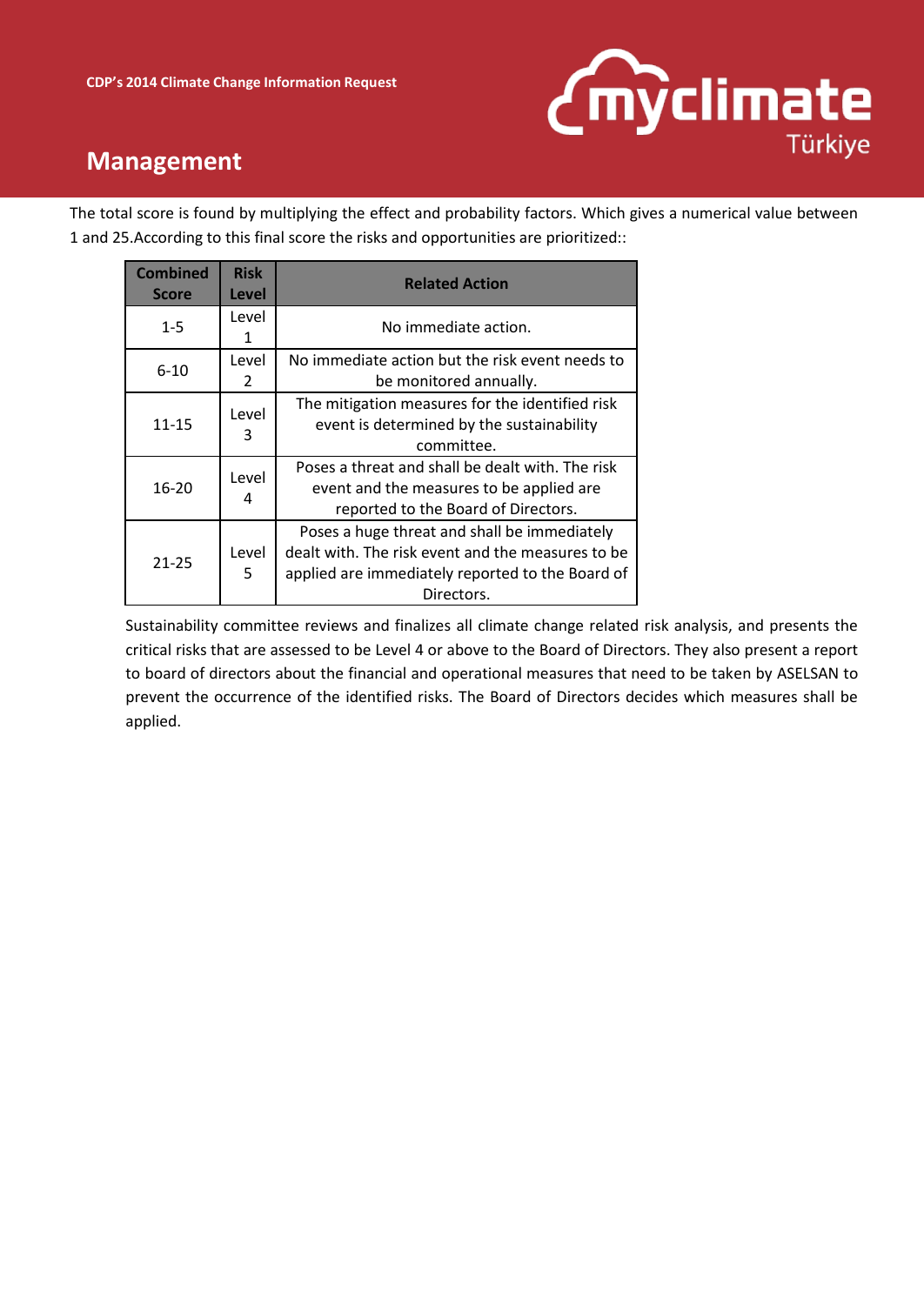

# Business Strategy

*CC2.2 Is climate change integrated into your business strategy?*

☒Yes

☐No

*If yes:* 

*CC2.2a Please describe the process of how climate change is integrated into your business strategy and any outcomes of this process (CDP 2013 Q2.2a, amended)*

Climate change has come into the attention of ASELSAN starting with the first invitation from CDP Turkey in 2012. Although energy efficiency was a focal point for the operations in ASELSAN, the effects of these energy efficiency studies on climate change was never calculated. Starting from 2012 the ASELSAN strategy team has focused on climate change. First step was the calculation of our GHG Inventory. During the CDP period a very quick calculation was made for the years 2009- 2010-2011 for the purpose of reporting to CDP. The risks and opportunities related to climate change has already been implemented to the company-wide risk analysis since 2012.

The strategies of ASELSAN is determined for a 5 year period, and are revised annually. The strategies are determined taking performance assessment results of previous years into consideration, with the guidance of the major shareholder of ASELSAN, Turkish Armed Forces Foundation (TAFF), Board of Directors and CEO. As the corporate performance system is a vivid system, it enables us to continuously improve and monitor our performance. The reviews are reported on a monthly basis.

As the strategy of ASELSAN is determined for a period of 5 years, climate change related issues could not be included in the strategy up until the year 2014. However during the strategy planning meetings in 2013 the Strategy Management Directorate has implemented the climate change related issues into the strategy of the term 2014-2018. As a part of this strategy the GHG emissions of ASELSAN are planned to be reduced by the end of 2018. As a result of this strategic decision, we have started the studies for 2013 GHG Inventory in the beginning of 2014. As a part of these studies we have decided to use 2013 as the base year, and set our emission reduction targets according to this base year. The emission reduction targets are determined in 2014 and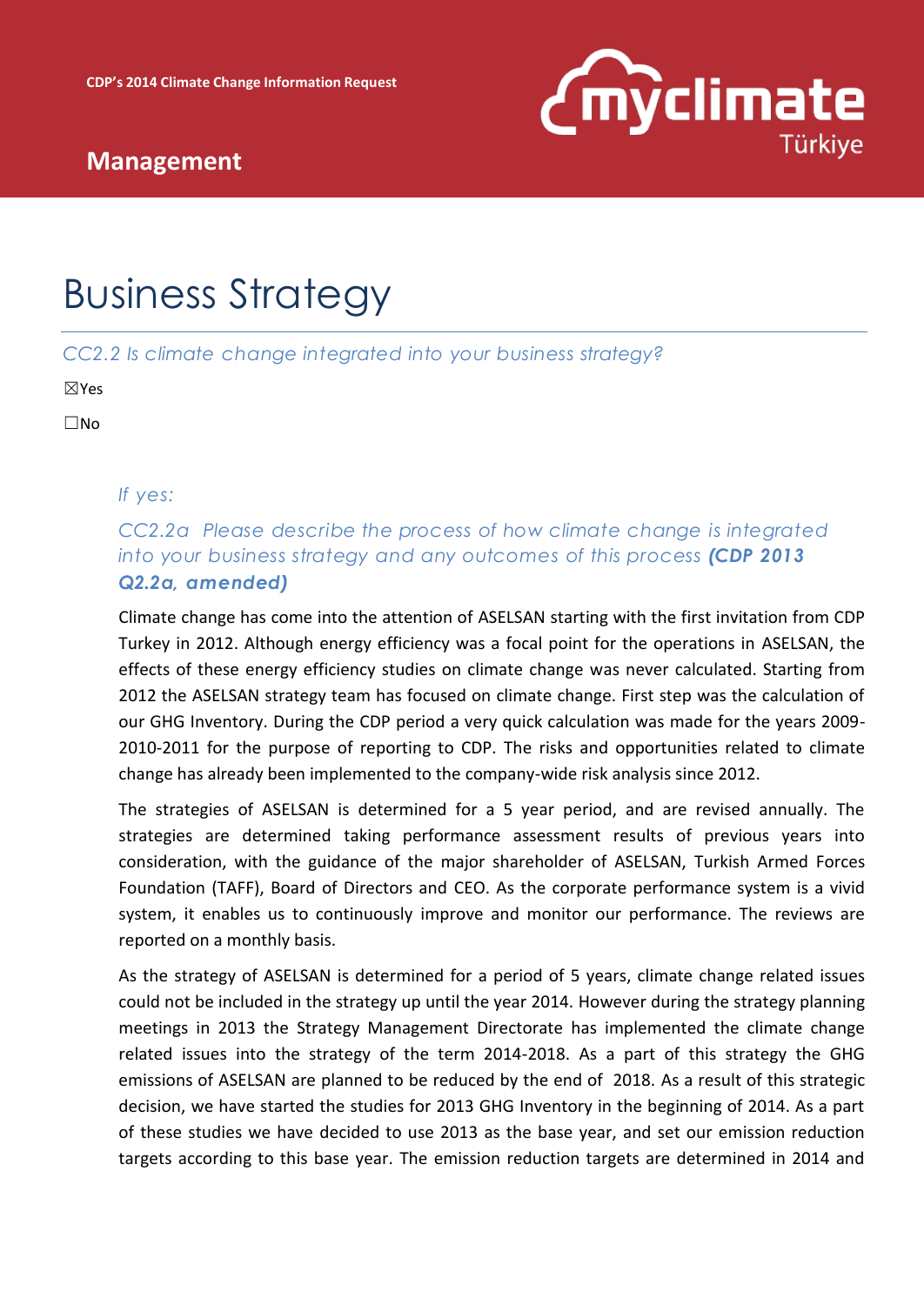

 $\boxtimes$  Direct engagement with policy makers

these targets will be monitored within the scope of corporate performance management activities between 2014-2018.

The most important component of our short term business strategy related to climate change is the decision of calculating our GHG emissions and reporting to CDP. We believe the brand value and market value of ASELSAN will be positively affected with the implementation of these decisions.

ASELSAN has been in BIST-30 Index and Corporate Governance Index of Borsa Istanbul (BIST) since January 2013. Both indices are considered to be prestigious indices of BIST as big, corporate industrial firms, holdings and banks dominate them. Corporate governance rating is a prerequisite for presence in Corporate Governance Index of BIST and with the latest revisions in Corporate Governance Principles; sustainability has become a new dimension for corporate governance rating of companies. Thus, climate change aspect is now embedded in our corporate governance rating.

ASELSAN management values ASELSAN share's presence in BIST-30 and Corporate Governance Index of BIST. In addition to this, there are long term institutional investors in ASELSAN's investor base. These facts are other implications of the value we attach to climate change and energy efficiency.

# Engagement with Policy Makers

*CC2.3 Do you engage in activities that could either directly or indirectly influence public policy on climate change through any of the following? (tick all that apply)*

☐Funding research organizations ☒Trade associations ☐Other ☐No *If "Direct engagement with policy makers" is ticked:*

*CC2.3a On what issues have you been engaging directly with policy makers?*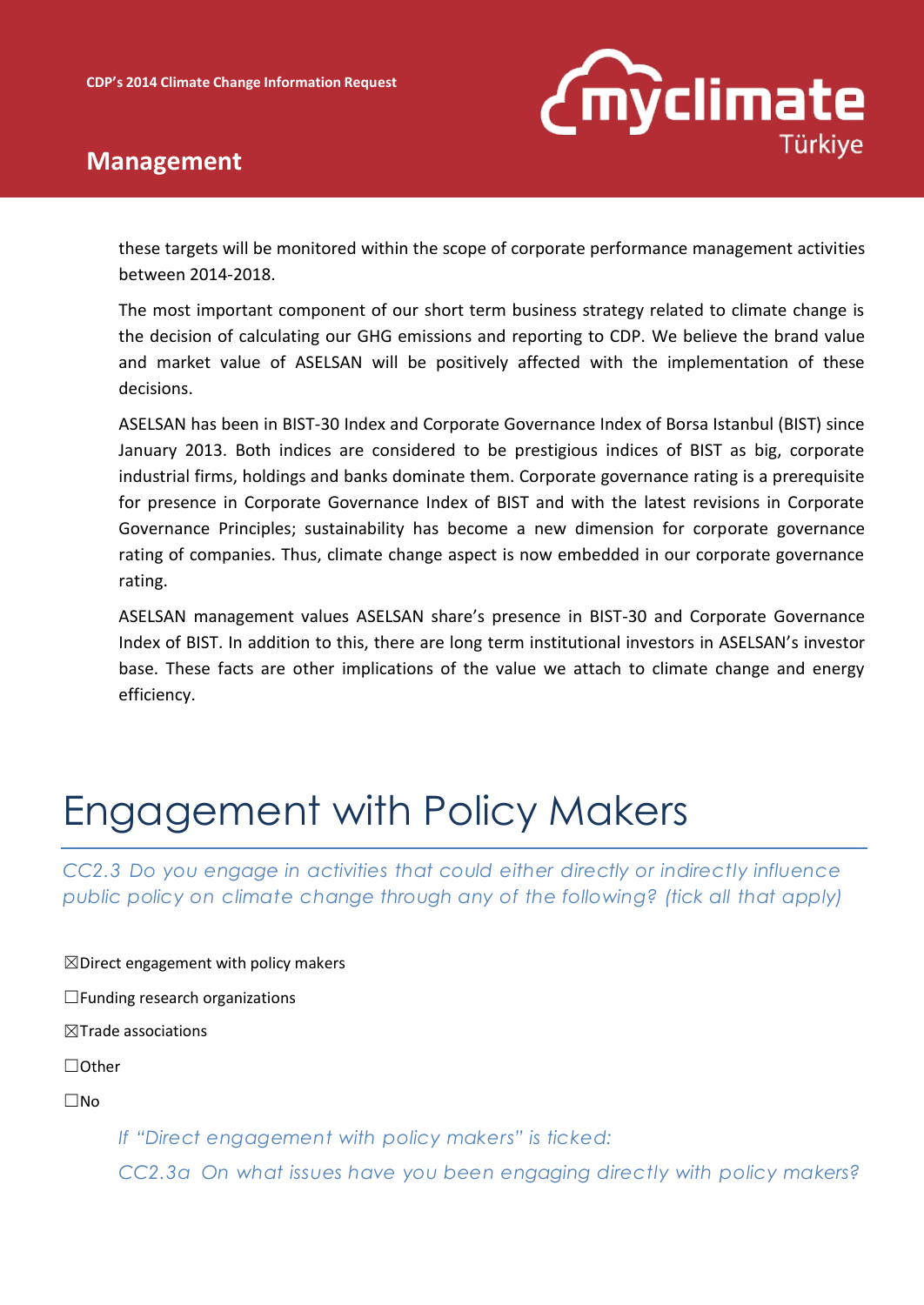

| Focus of legislation          | Corporate position | Details of engagement                                                                                                                                                                                                                                                                                                                                                               | Proposed legislative<br>solution                                                                                          |
|-------------------------------|--------------------|-------------------------------------------------------------------------------------------------------------------------------------------------------------------------------------------------------------------------------------------------------------------------------------------------------------------------------------------------------------------------------------|---------------------------------------------------------------------------------------------------------------------------|
| Mandatory carbon<br>reporting | Support            | We follow the regulation on<br>monitoring and reporting of<br>GHG emissions that was<br>published on 2012 very<br>closely. Although ASELSAN is<br>not yet included in the scope<br>of this regulation, we still<br>participate in meetings and<br>our sustainability committee<br>is ready to send our<br>comments about the<br>communiques that are<br>related to this regulation. | For the moment we support<br>the legislation and the<br>communiques related to this<br>legislation with no<br>exceptions. |
| Energy efficiency             | Support            | We have sent our comments to<br>the energy efficiency law no<br>5627 by the Ministry of Energy<br>and Natural Resources during<br>its preparation stage. We fully<br>support this law.                                                                                                                                                                                              | We fully support the energy<br>efficiency law and the related<br>by-laws.                                                 |

*If "Trade associations" is ticked:*

*CC2.3b Are you on the Board of any trade associations or provide funding beyond membership?*

☐Yes

☒No

*If "Direct engagement", "Trade associations", "Funding research organizations" or "Other" is ticked:*

*CC2.3h What processes do you have in place to ensure that all of your direct and indirect activities that influence policy are consistent with your overall climate change strategy?*

Our climate change strategy was still being developed in 2013. We are planning to inform all of our employees regarding our climate change strategies and climate change related activities using our intranet. To minimize the risk of conflicts, only the sustainability committee members will be authorized to engage with policy makers and other institutions on climate change related issues.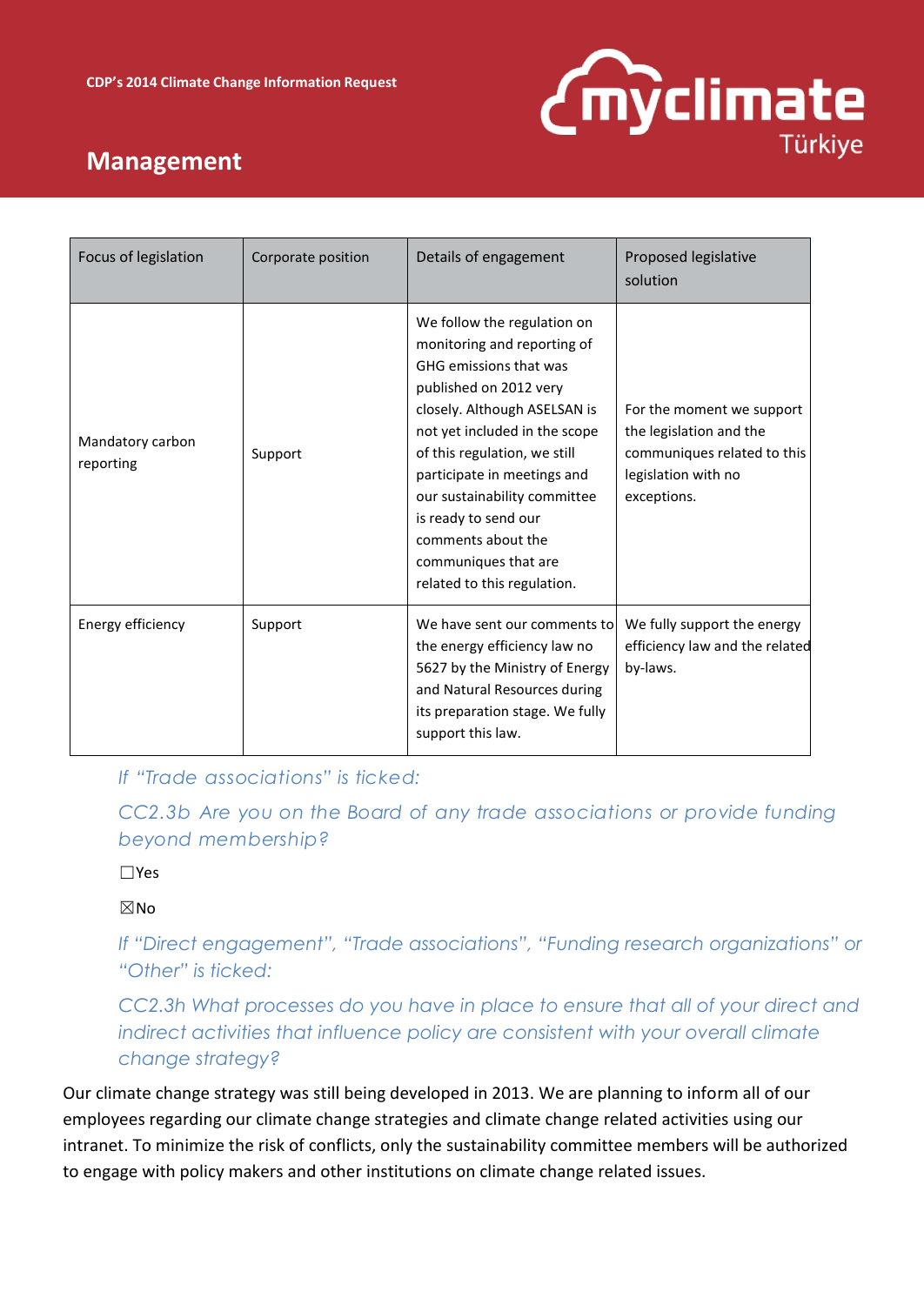

# CC3. Targets and Initatives **Targets**

*CC3.1 Did you have an emissions reduction target that was active (ongoing or reached completion) in the reporting year?*

☐Absolute target

□Intensity target

 $\Box$ Absolute and intensity target

#### ☒No

*If you do not have a target:*

*CC3.1e Please explain:*

#### *(i) why you do not have a target;*

Although ASELSAN had previous efforts on the compilation of the activity data and calculation of GHG emissions for the Macunköy facility, due to the uncertainties related with the activity data and previously used emission factors, we have decided to take 2013 as the base year for Scope 1-2 and 3 GHG emissions. As 2013 is selected as the base year, all the emission reduction targets are set according to this year hence no emission reduction targets were active during the base year.

#### *(ii) forecast how your emissions will change over the next five years*

We have set emission reduction targets for the next five years according to our business strategy plan for 2014-2018. We also plan to include all our facilities in Turkey in our GHG inventory starting from the year 2014. Energy efficiency is one of the focal points of the sustainability committee and we already have ongoing projects to reduce energy consumption in ASELSAN facilities. However we also have ongoing and planned new investments which may result in the overall increase in the absolute emissions of ASELSAN. In the next five years we forecast that our absolute emissions will increase however our emissions normalized to an intensity figure like unit revenue or number of employees will have a decreasing trend.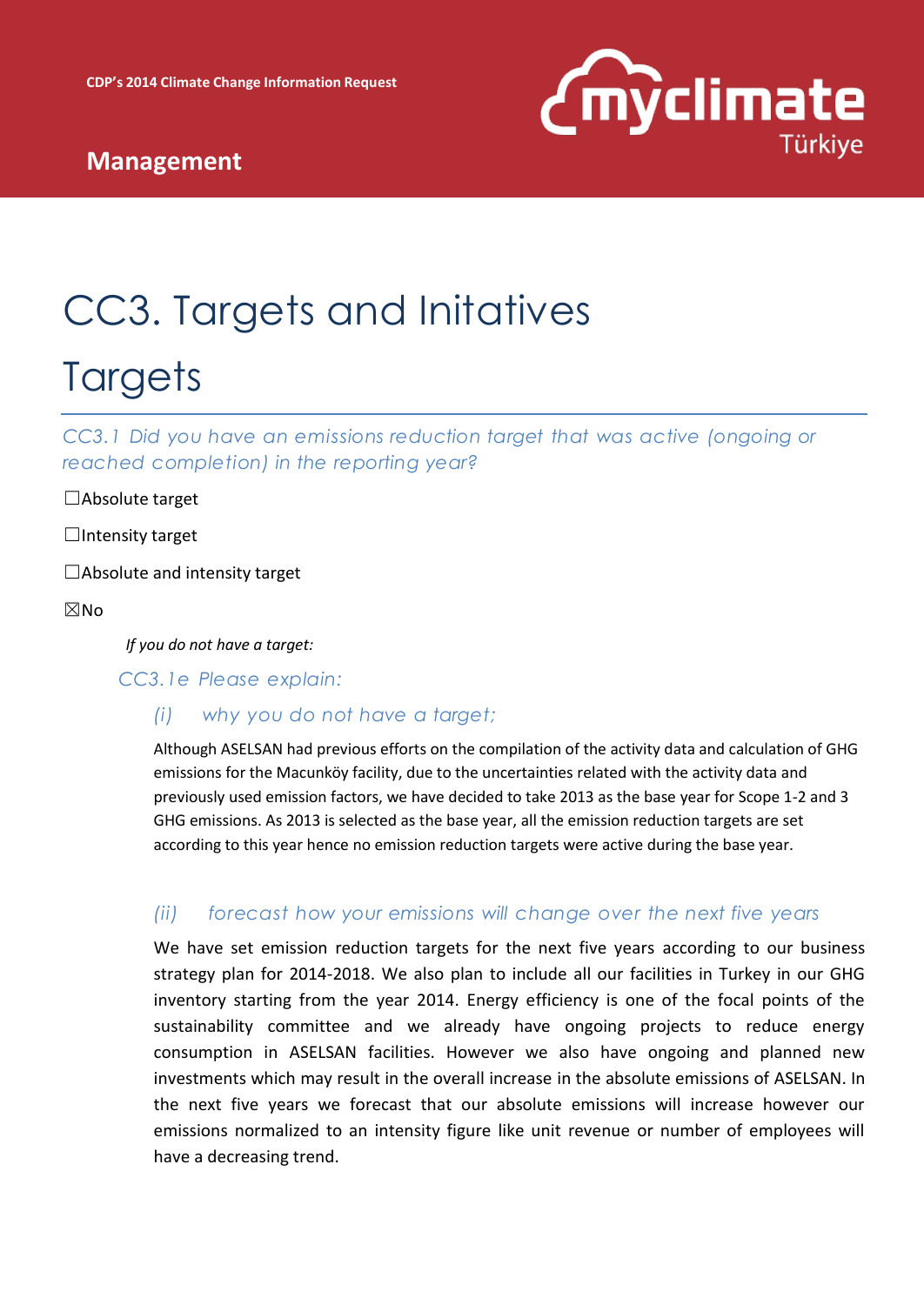

# Emissions Reduction Initiatives

*CC3.2 Does the use of your goods and/or services directly enable GHG emissions to be avoided by a third party?*

☐Yes

☒No

*CC3.3 Did you have emissions reduction initiatives that were active within the reporting year (this can include those in the planning and/or implementation phases)*

☒Yes

☐No

*If yes, complete questions CC3.3a, CC3.3b and CC3.3c:*

*CC3.3a Please identify the total number of projects at each stage of development, and for those in the implementation stages, the estimated CO2e savings*

| Stage of development      | Number of projects | Total estimated annual $CO2e$<br>savings in metric tonnes $CO2e$<br>(only for rows marked *) |
|---------------------------|--------------------|----------------------------------------------------------------------------------------------|
| Under investigation       | 0                  | 0                                                                                            |
| To be implemented*        | 0                  | 0                                                                                            |
| Implementation commenced* | 0                  | 0                                                                                            |
| Implemented*              | 3                  | 1,607.49                                                                                     |
| Not to be implemented     | 0                  |                                                                                              |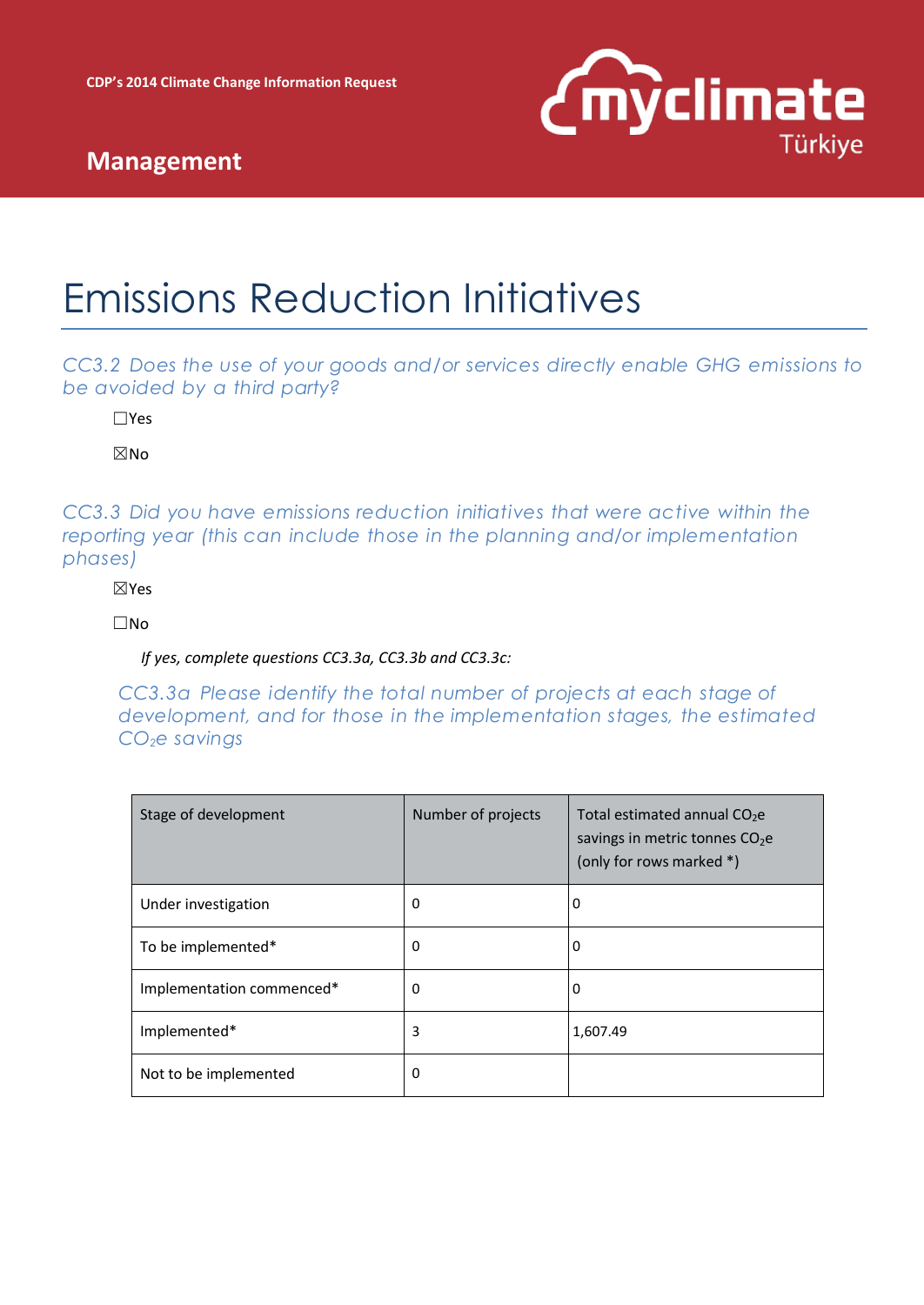

### *CC3.3b For those initiatives implemented in the reporting year, please provide details in the table below (CDP 2013 Q 3.3b, amended)*

| Activity type                                     | Description of<br>activity                                                                                                                                                                | Estimated<br>annual<br>CO <sub>2</sub> e<br>savings<br>(metric<br>tonnes<br>CO <sub>2</sub> e | Annual<br>monetary<br>savings (unit<br>$curve$ ncy $-$<br>as specified<br>in $CC0.4$ ) | Investment<br>required<br>(unit<br>$curve$ ncy – as<br>specified in<br>CC0.4) | Payback<br>period | Estimate<br>d lifetime<br>of the<br>initiative,<br>years | Comment                                                                          |
|---------------------------------------------------|-------------------------------------------------------------------------------------------------------------------------------------------------------------------------------------------|-----------------------------------------------------------------------------------------------|----------------------------------------------------------------------------------------|-------------------------------------------------------------------------------|-------------------|----------------------------------------------------------|----------------------------------------------------------------------------------|
| Energy<br>efficiency:<br><b>Building services</b> | TR <sub>3</sub><br>transformer<br>station UPS<br>room cooling<br>revision. This<br>project results<br>in Scope 2 GHG<br>emission<br>reductions.<br>The project is<br>done<br>voluntarily. | 9.54                                                                                          | 4,800.00 TL                                                                            | 400.00 TL                                                                     | <1 year           | 10 years                                                 | Using prepared<br>cooled air from<br>environment<br>without using<br>more energy |
| Energy<br>efficiency:<br><b>Building services</b> | TR4<br>transformer<br>station UPS<br>room cooling<br>revision. This<br>project results<br>in Scope 2 GHG<br>emission<br>reductions.<br>The project is<br>done<br>voluntarily.             | 71.55                                                                                         | 12.000,00 TL                                                                           | 10.000,00 TL                                                                  | <1 year           | 10 years                                                 | Using prepared<br>cooled air from<br>environment<br>without using<br>more energy |
| Energy                                            | Using an                                                                                                                                                                                  | 1,526.40                                                                                      |                                                                                        | 1.200.000,00 300.000,00 TL                                                    | <1 year           | 10 years                                                 | We closed                                                                        |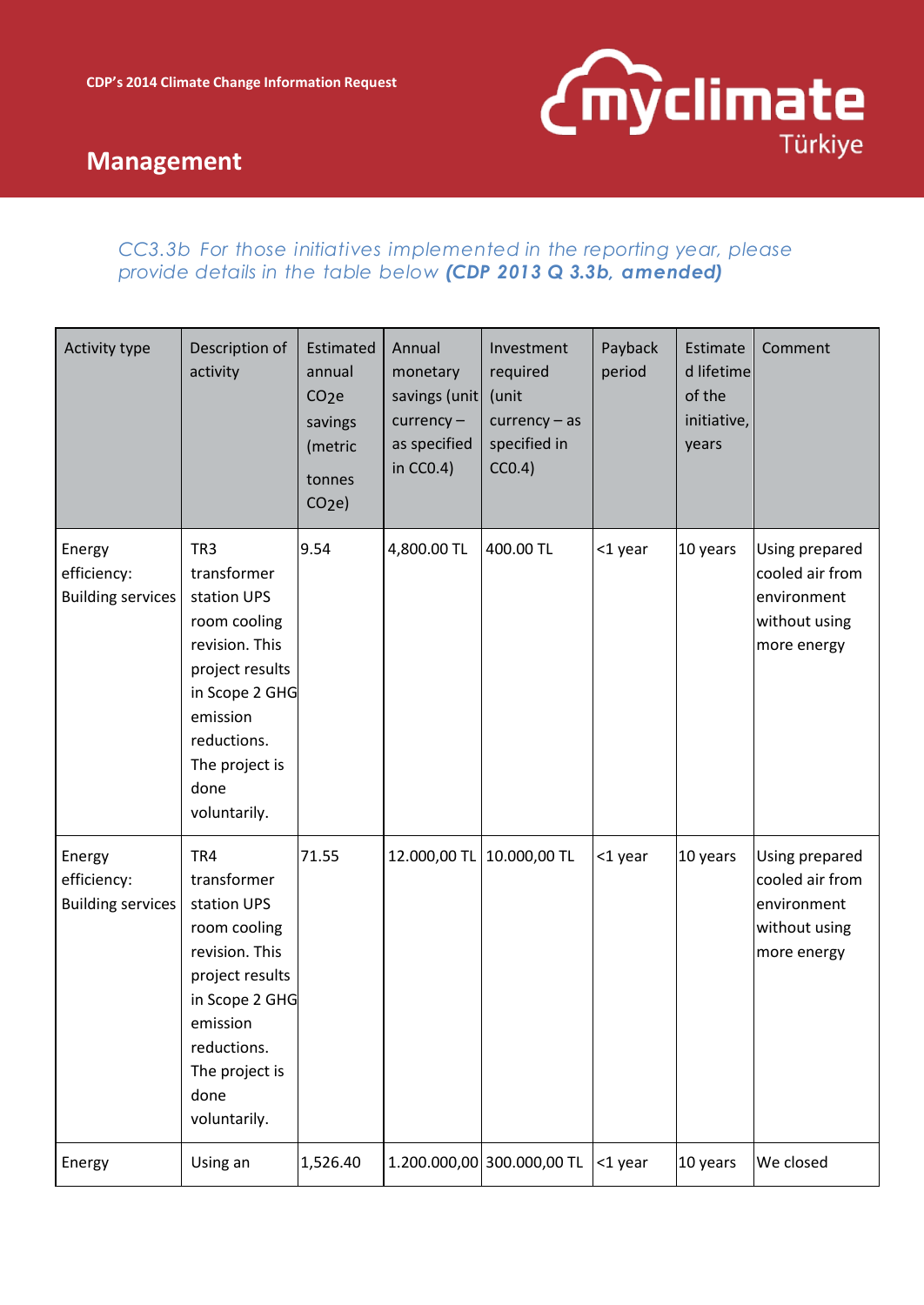

| efficiency:              | automated       | <b>TL</b> |  | cooling and      |
|--------------------------|-----------------|-----------|--|------------------|
|                          |                 |           |  |                  |
| <b>Building services</b> | system for air  |           |  | ventilating      |
|                          | conditioning    |           |  | systems when     |
|                          | plants. This    |           |  | we were in       |
|                          | project results |           |  | transition       |
|                          | in Scope 2 GHG  |           |  | periods like     |
|                          | emission        |           |  | spring and       |
|                          | reductions. It  |           |  | autumn months,   |
|                          | also results in |           |  | so we use "zero" |
|                          | minor Scope 1   |           |  | energy for air   |
|                          | <b>GHG</b>      |           |  | conditioning     |
|                          | emissions, as   |           |  | rooms.           |
|                          | less fugitive   |           |  |                  |
|                          | cooling gases   |           |  |                  |
|                          | will be         |           |  |                  |
|                          | released. The   |           |  |                  |
|                          | project is done |           |  |                  |
|                          | voluntarily.    |           |  |                  |
|                          |                 |           |  |                  |

### *CC3.3c What methods do you use to drive investment in emissions reduction activities?*

| Method                                 | Comment                                                                                                                                                                                                                                                                                                                                                                                                                 |
|----------------------------------------|-------------------------------------------------------------------------------------------------------------------------------------------------------------------------------------------------------------------------------------------------------------------------------------------------------------------------------------------------------------------------------------------------------------------------|
| Financial optimization<br>calculations | In ASELSAN our energy use is one of our main resources. Therefore we<br>constantly try to develop projects that increase energy efficiency. When we<br>have a project idea, the related directorate makes a detailed analysis that<br>shows how much investment is required for a certain project and how much<br>savings (both in terms of energy and financial savings) can be achieved with<br>that certain project. |
|                                        | If the payback period of the project is below 5 years and if the project lifetime<br>is over 10 years, a report is prepared and the project is submitted for budget<br>approval. Then this project is included in the budget plans for the upcoming<br>year.                                                                                                                                                            |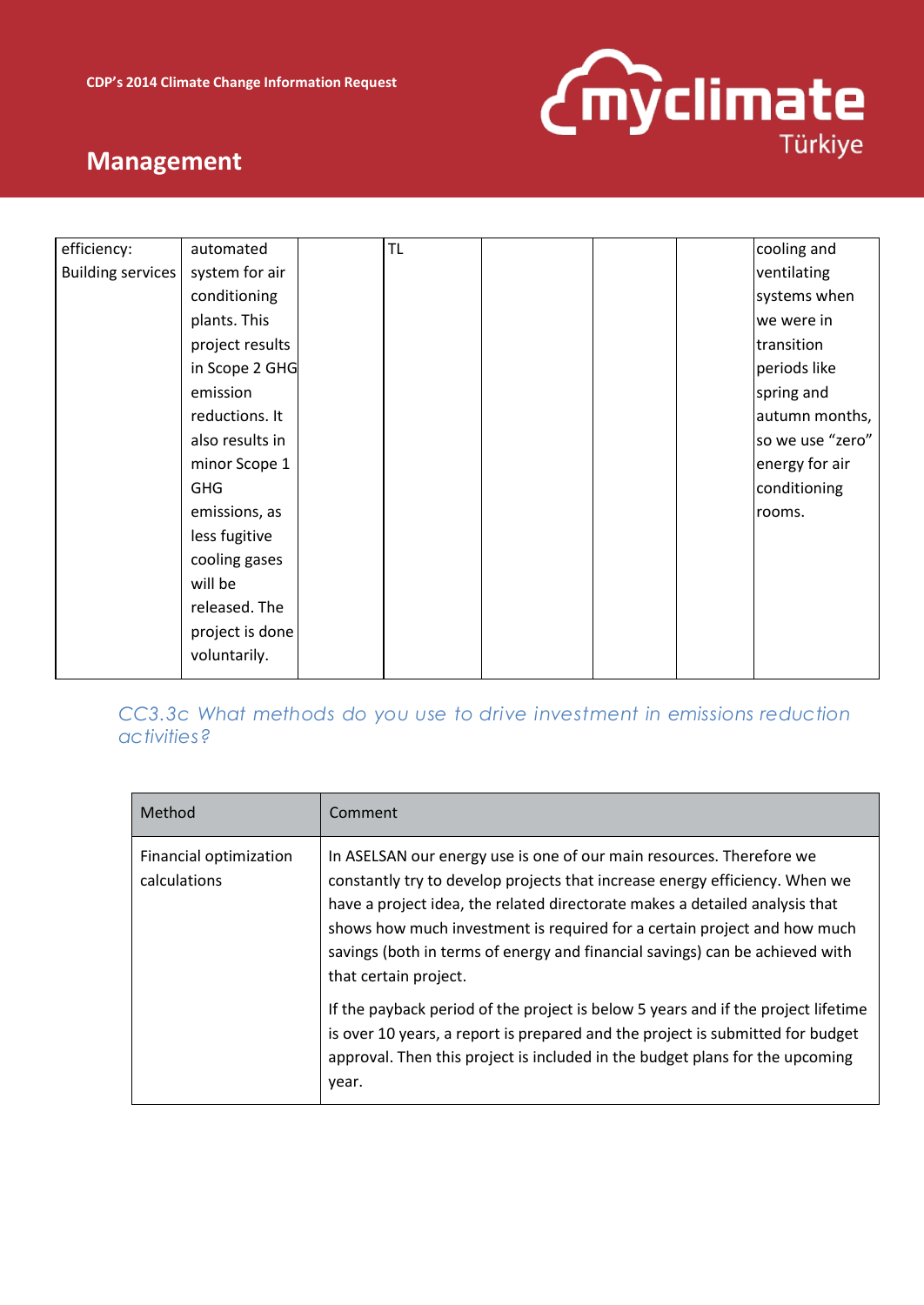

# CC4. Communications

*CC4.1 Have you published information about your organization's response to climate change and GHG emissions performance for this reporting year in places other than in your CDP response? If so, please attach the publication(s)*

### **(CDP 2013 Q 4.1, amended)**

| Publication                               | Page/Section<br>reference | Attach the document      |
|-------------------------------------------|---------------------------|--------------------------|
| In voluntary communications<br>(complete) | 28                        | Anahtar Dergisi          |
| In voluntary communications<br>(complete) | Page 42                   | Sürdürülebilirlik Raporu |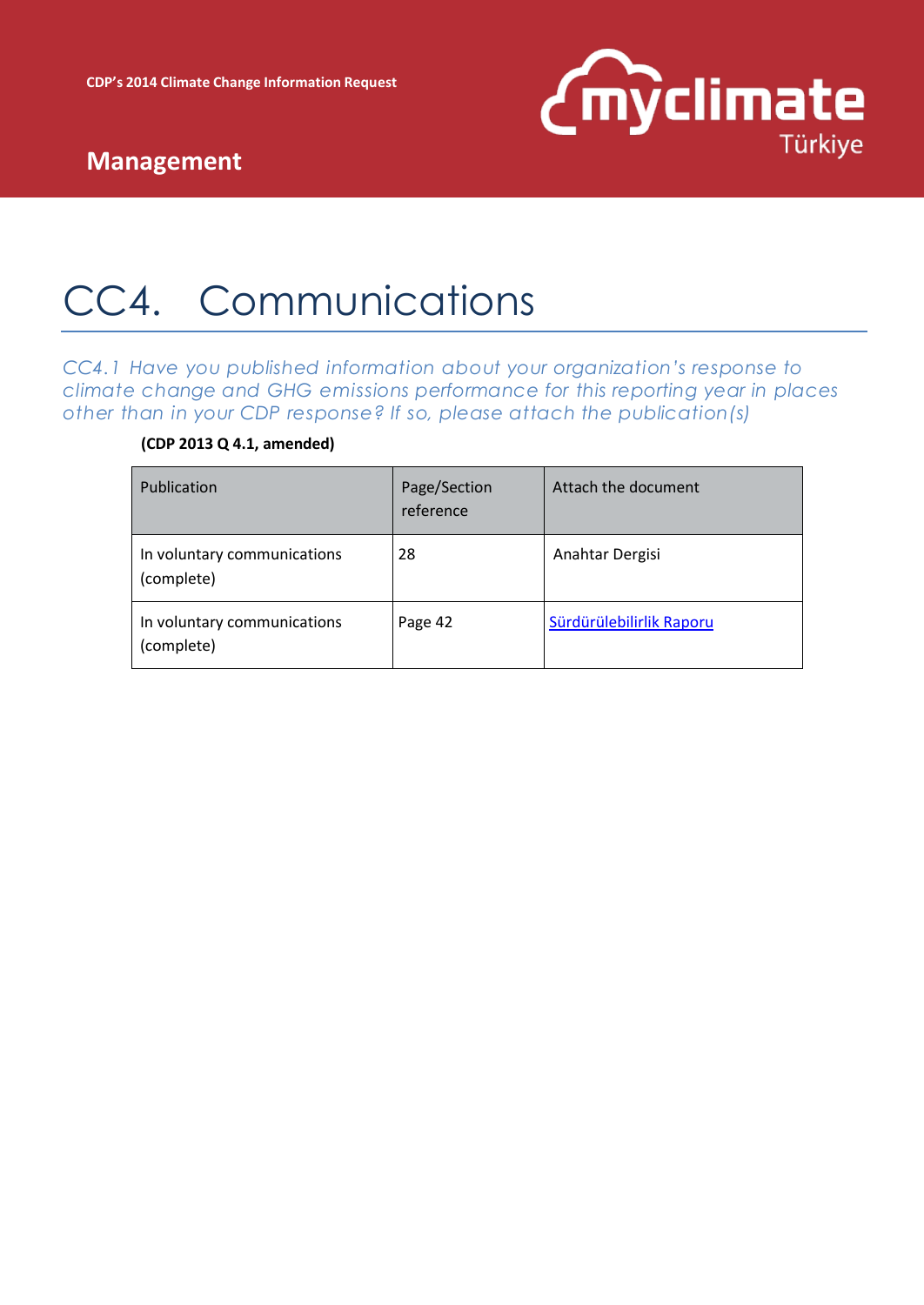

# CC5. Climate Change Risks

*CC5.1 Have you identified any climate change risks that have the potential to generate a substantive change in your business operations, revenue or expenditure? (Tick all that apply) (CDP 2013 Q5.1, amended)*

- $\boxtimes$  Risks driven by changes in regulation
- $\boxtimes$  Risks driven by changes in physical climate parameters
- $\boxtimes$  Risks driven by changes in other climate-related developments

#### *CC5.1a: Please describe your risks driven by changes in regulation*

|                    | <b>RD-ID: 01</b>                                                                                                                                                                                                                                                                                                                                                                                                                                               | <b>RD-ID: 02</b>                                                                                                                                                                                                                                                                                                                                                                                                                                                                                                                                                                                                                                                                                                                                                                                                                                                                                                                    |
|--------------------|----------------------------------------------------------------------------------------------------------------------------------------------------------------------------------------------------------------------------------------------------------------------------------------------------------------------------------------------------------------------------------------------------------------------------------------------------------------|-------------------------------------------------------------------------------------------------------------------------------------------------------------------------------------------------------------------------------------------------------------------------------------------------------------------------------------------------------------------------------------------------------------------------------------------------------------------------------------------------------------------------------------------------------------------------------------------------------------------------------------------------------------------------------------------------------------------------------------------------------------------------------------------------------------------------------------------------------------------------------------------------------------------------------------|
| <b>Risk driver</b> | Fuel/energy taxes and regulations                                                                                                                                                                                                                                                                                                                                                                                                                              | Product labelling regulations and standards                                                                                                                                                                                                                                                                                                                                                                                                                                                                                                                                                                                                                                                                                                                                                                                                                                                                                         |
| <b>Description</b> | Turkey has ratified the Kyoto Protocol in<br>2009 and reports its emissions to UNFCCC.<br>Although Turkey does not have a cap on its<br>GHG emissions, changes in the global<br>climate regulations may force Turkey to<br>have an emission cap which may result in<br>changes in the tax regime. A new taxation<br>system for non-renewable power plants<br>will result in a rise in energy prices which<br>may eventually increase our operational<br>costs. | In ASELSAN one of our primary goals is to<br>increase our activities as sub-contractors of<br>major defense industry companies in<br>Europe and US by providing our services in<br>such a way that enables us to contribute to<br>the development of global defense<br>industry. However as the environmental<br>regulation especially in Europe is far more<br>advanced than the one we have in Turkey,<br>soon we may face product labeling<br>requirements. We may need to assess the<br>carbon footprint of all the products that we<br>wish to produce as sub-contractors of<br>European and American companies. This<br>may force us to perform a more detailed<br>and enhanced analysis on our systems,<br>including the environmental effects of our<br>systems throughout the whole life cycle of<br>the system (i.e. a detailed LCA)<br>Or we may need to comply with Eco-<br>labeling standards such as EPDs in order to |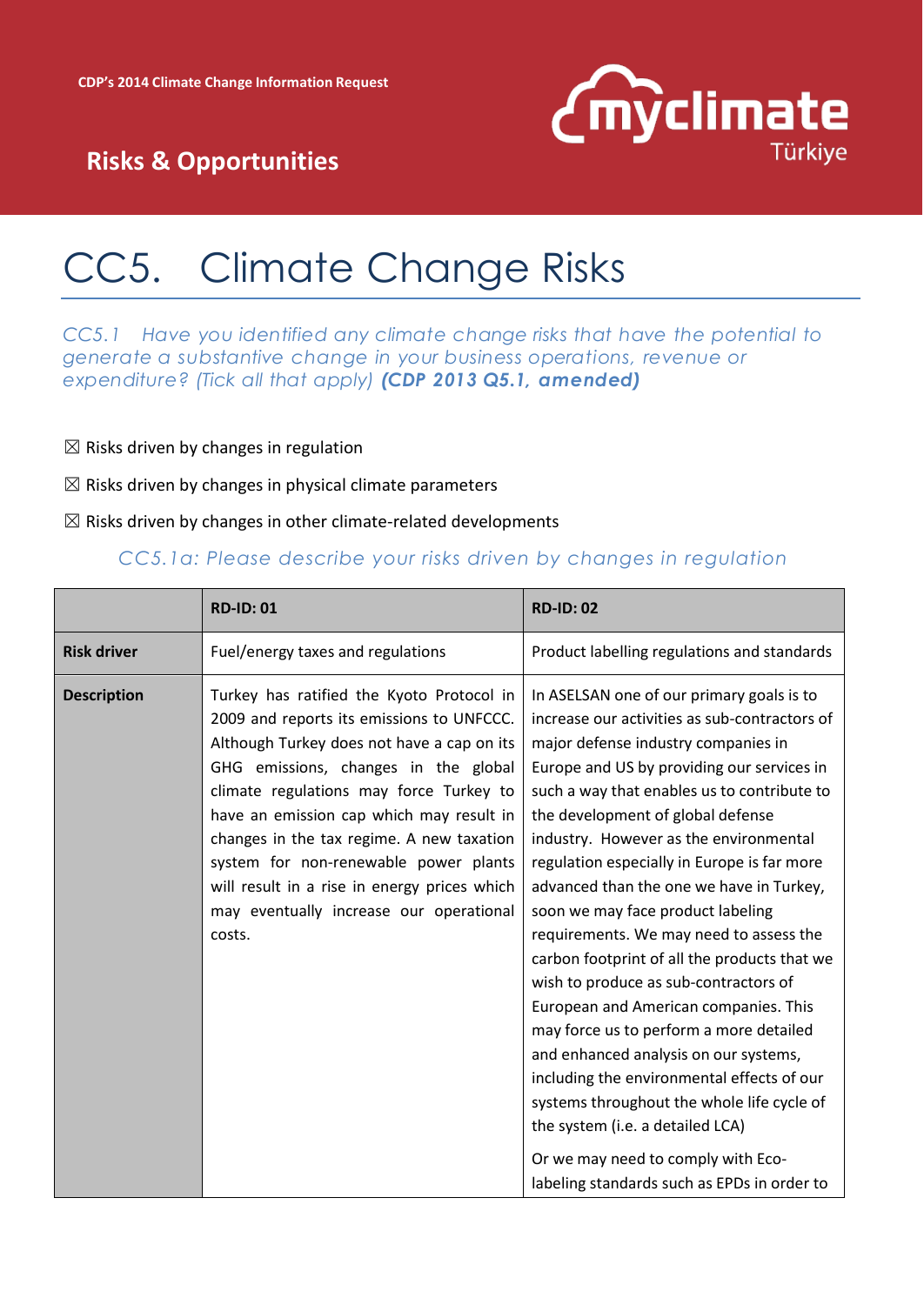

|                                               |                                                                                                                                                   | be able to export our products and systems<br>to US and Europe, which may force us to<br>make changes in product design to be able<br>to compete with our competitors.                                                                                                                                                                                                                                                                                                                                                                   |
|-----------------------------------------------|---------------------------------------------------------------------------------------------------------------------------------------------------|------------------------------------------------------------------------------------------------------------------------------------------------------------------------------------------------------------------------------------------------------------------------------------------------------------------------------------------------------------------------------------------------------------------------------------------------------------------------------------------------------------------------------------------|
| <b>Potential impact</b>                       | Increased operational cost                                                                                                                        | Increased operational cost                                                                                                                                                                                                                                                                                                                                                                                                                                                                                                               |
| <b>Timeframe</b>                              | > 6 years                                                                                                                                         | > 6 years                                                                                                                                                                                                                                                                                                                                                                                                                                                                                                                                |
| Direct/Indirect                               | Indirect (Supply Chain)                                                                                                                           | Direct                                                                                                                                                                                                                                                                                                                                                                                                                                                                                                                                   |
| Likelihood                                    | Likely                                                                                                                                            | More likely than not                                                                                                                                                                                                                                                                                                                                                                                                                                                                                                                     |
| <b>Magnitude of</b><br>impact                 | Low                                                                                                                                               | Low                                                                                                                                                                                                                                                                                                                                                                                                                                                                                                                                      |
| <b>Estimated</b><br>financial<br>implications | 10% raise in energy prices will result in<br>0.8% raise in our operational expenses.                                                              | expected that these type<br>It<br>is<br>of .<br>requirements will not exceed 0.5% of our<br>OPEX.                                                                                                                                                                                                                                                                                                                                                                                                                                        |
| <b>Management</b><br>method                   | researching opportunities<br>We<br>are<br>of<br>generating a part of our own energy from<br>renewable resources on our premises.                  | following<br>closely<br>We<br>the<br>are<br>up<br>environmental regulations in our target<br>markets, and whenever we see that there is<br>a need for such action, we will perform the<br>related environmental analysis before it<br>becomes a regulatory obligation.<br>ASELSAN is very meticulous in such actions<br>and in the past many standards or<br>reporting schemes like ISO 27001, CDP,<br><b>CMMI</b><br>(Capability<br>Maturity<br>Model<br>Integration) have been applied even before<br>it was asked for by our clients. |
| Cost of<br>management                         | Generation of our own energy will require<br>purchasing solar panels. As the project is in<br>idea stage the related costs are not<br>determined. | As we are not taking any immediate action<br>at the moment, there are no related costs<br>of management. In the coming years, costs<br>related to Life Cycle Analysis or<br><b>Environmental Product Declarations may</b><br>arise.                                                                                                                                                                                                                                                                                                      |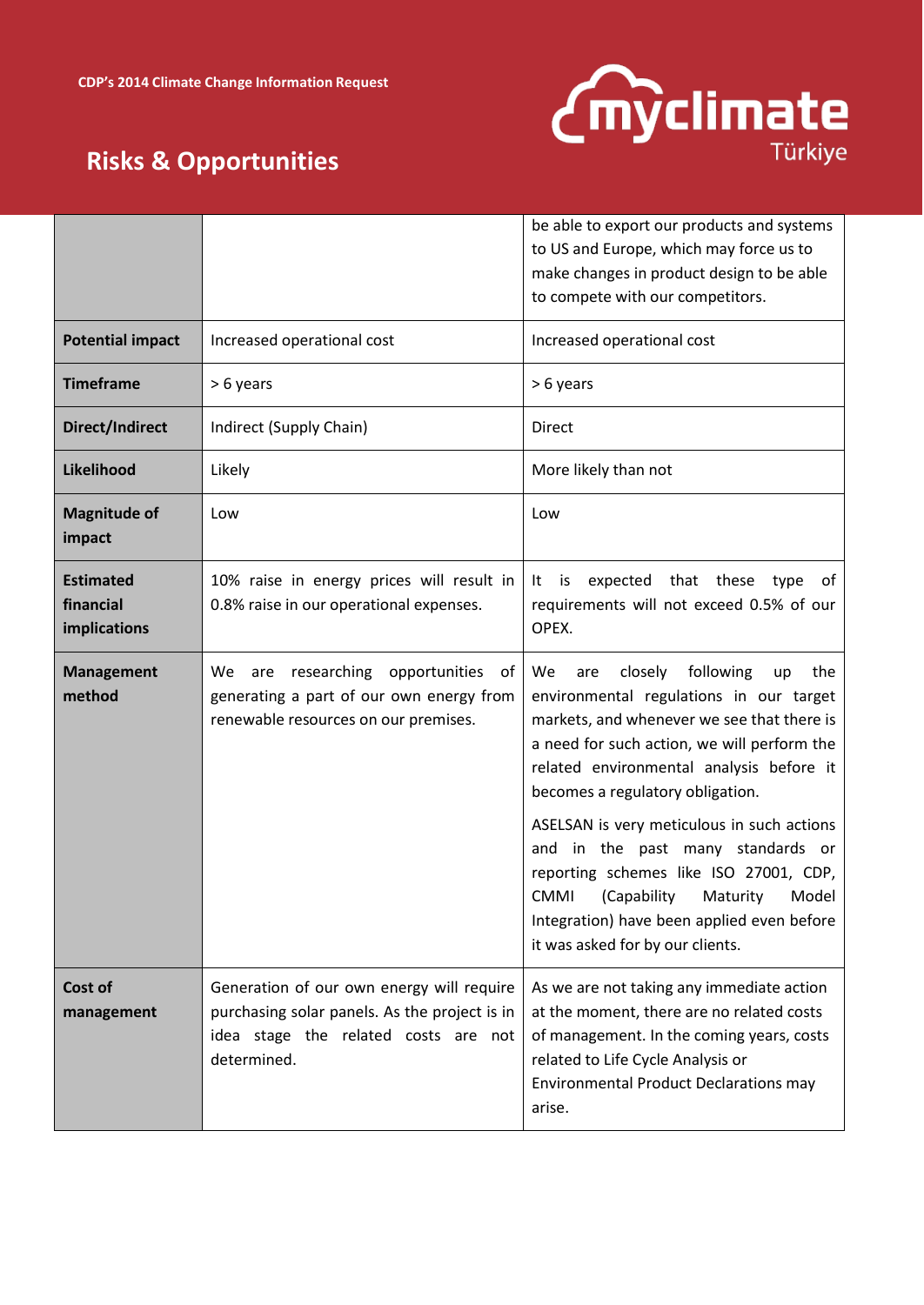

### *CC5.1b: Please describe your risks that are driven by change in physical climate parameters*

|                                               | <b>RD-ID: 04</b>                                                                                                                                                                                       |
|-----------------------------------------------|--------------------------------------------------------------------------------------------------------------------------------------------------------------------------------------------------------|
| <b>Risk driver</b>                            | Change in temperature extremes                                                                                                                                                                         |
| <b>Description</b>                            | Changes in temperature extremes may result in more cooling demand in the summer<br>months and more heating demand in the winter.<br>This change may result in the increase of our operational expense. |
|                                               |                                                                                                                                                                                                        |
| <b>Potential impact</b>                       | Increased operational cost                                                                                                                                                                             |
| <b>Timeframe</b>                              | > 6 years                                                                                                                                                                                              |
| <b>Direct/Indirect</b>                        | <b>Direct</b>                                                                                                                                                                                          |
| Likelihood                                    | More likely than not                                                                                                                                                                                   |
| <b>Magnitude of</b><br>impact                 | Low                                                                                                                                                                                                    |
| <b>Estimated</b><br>financial<br>implications | As the energy expenses constitute 8% of our OPEX, this risk may result in raise in the<br>energy expenses. A 50% rise will result in energy expenses that constitute 12% of our<br>OPEX.               |
| <b>Management</b><br>method                   | Enhancing building and infrastructure isolation.                                                                                                                                                       |
| Cost of<br>management                         | The costs associated for management of this risk has not been calculated yet.                                                                                                                          |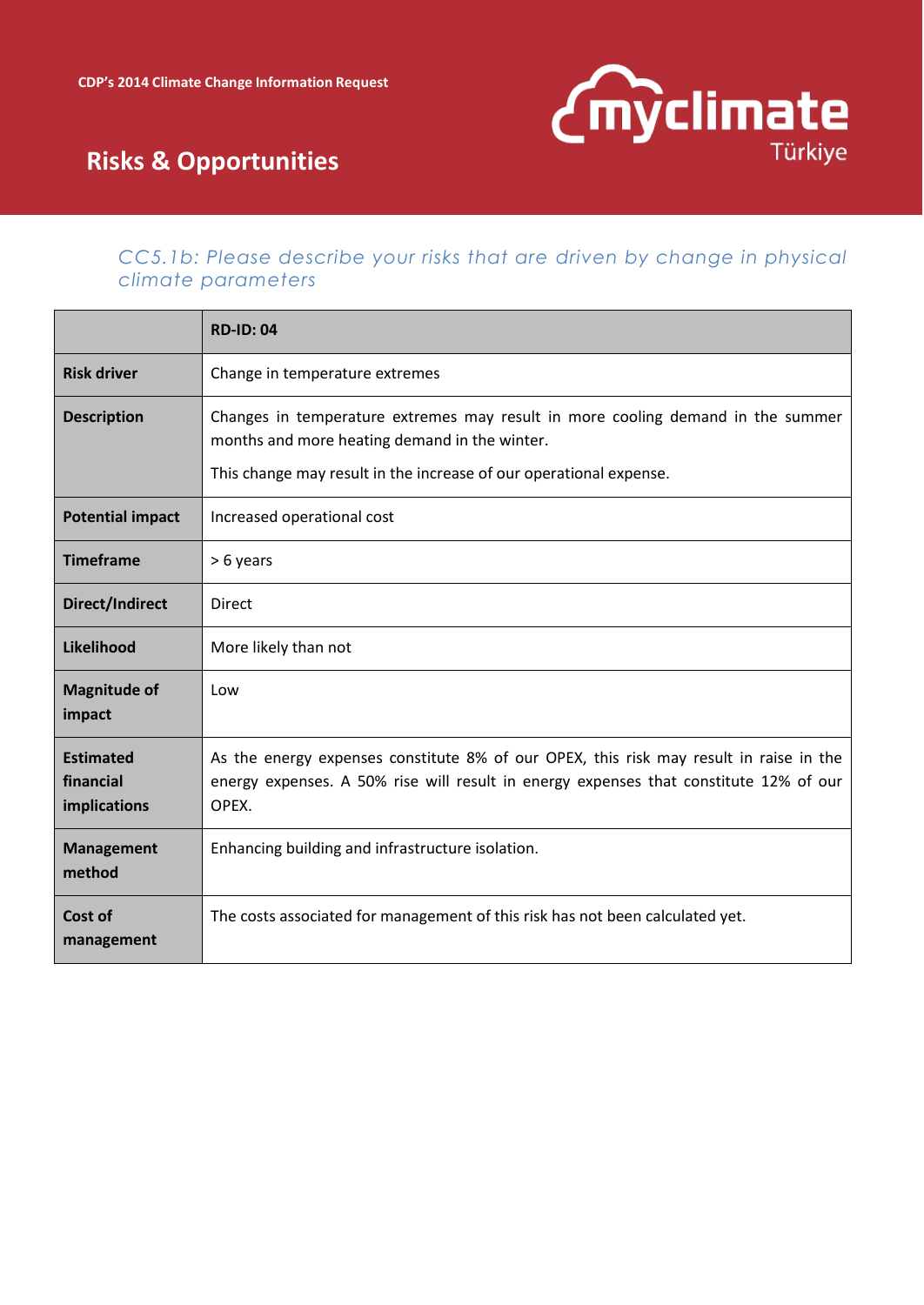

#### *CC5.1c: Please describe your risks that are driven by changes in other climate-related developments*

|                                            | <b>RD-ID: 04</b>                                                                                                                                                                                                                                                                                                                                                                                                  |
|--------------------------------------------|-------------------------------------------------------------------------------------------------------------------------------------------------------------------------------------------------------------------------------------------------------------------------------------------------------------------------------------------------------------------------------------------------------------------|
| <b>Risk driver</b>                         | Changing consumer behaviour                                                                                                                                                                                                                                                                                                                                                                                       |
| <b>Description</b>                         | Consumers (the companies that we are sub-contracting for) in Europe and USA are<br>inclined to purchase more climate friendly products. As we intend to increase our<br>activities as sub-contractors of major defense industry companies in Europe and US, we<br>may need to make a detailed assessment on the effects of our products on climate<br>change in order to be able to compete with our competitors. |
| <b>Potential impact</b>                    | Reduced demand for goods/services                                                                                                                                                                                                                                                                                                                                                                                 |
| <b>Timeframe</b>                           | > 6 years                                                                                                                                                                                                                                                                                                                                                                                                         |
| Direct/Indirect                            | Direct                                                                                                                                                                                                                                                                                                                                                                                                            |
| Likelihood                                 | About as likely as not                                                                                                                                                                                                                                                                                                                                                                                            |
| <b>Magnitude of</b><br>impact              | Low-medium                                                                                                                                                                                                                                                                                                                                                                                                        |
| <b>Estimated financial</b><br>implications | It is expected that this type of requirements will not exceed 0.5% of our OPEX.                                                                                                                                                                                                                                                                                                                                   |
| <b>Management</b><br>method                | We are closely following up the environmental regulations in our target markets, and<br>whenever we see that there is a need for such action, we will perform the related<br>environmental analysis before it is turned into a regulatory obligation.                                                                                                                                                             |
|                                            | ASELSAN is very meticulous in such actions and in the past many standards or reporting<br>schemes like ISO 27001, CDP, CMMI (Capability Maturity Model Integration) have been<br>applied even before it was asked for by our clients.                                                                                                                                                                             |
| Cost of<br>management                      | As we are not taking any immediate action at the moment, there are no related costs of<br>management. In the coming years, costs related to Life Cycle Analysis or Environmental<br>Product Declarations may arise.                                                                                                                                                                                               |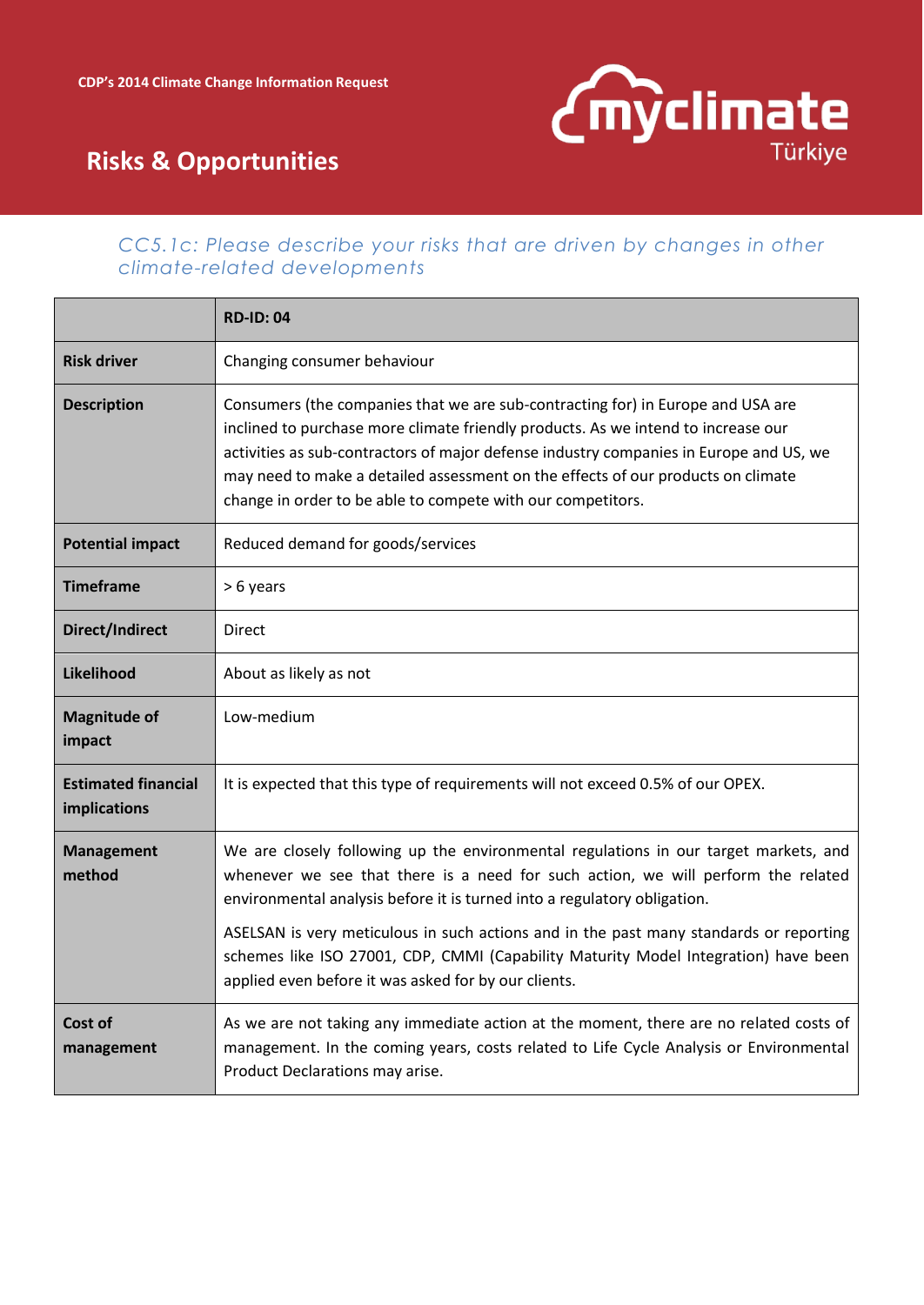

# CC6. Climate Change Opportunities

*CC6.1 Have you identified any climate change opportunities that have the potential to generate a substantive change in your business operations, revenue or expenditure? (Tick all that apply)*

- $\boxtimes$  Opportunities driven by changes in regulation
- $\boxtimes$  Opportunities driven by changes in physical climate parameters
- $\boxtimes$  Opportunities driven by changes in other climate-related developments

#### *CC6.1a: Please describe your opportunities that are driven by changes in regulation*

|                           | <b>OD-ID: 01</b>                                                                                                                                                                                                                                                                                                 |
|---------------------------|------------------------------------------------------------------------------------------------------------------------------------------------------------------------------------------------------------------------------------------------------------------------------------------------------------------|
| <b>Opportunity driver</b> | Emission reporting obligations                                                                                                                                                                                                                                                                                   |
| <b>Description</b>        | Turkey already has started developing an MRV system for GHG emissions of companies.<br>Taking early action will help ASELSAN to be ready for future legislative issues that the<br>company may face.                                                                                                             |
|                           | Also BIST has recently announced that they will start up a sustainability index for those<br>companies listed in BIST-30 index in 2014. BIST will be ranking BIST-30 companies with<br>respect to their sustainability efforts. Companies' response to climate change plays an<br>important role for this index. |
|                           | Thus, our GHG related actions will result in getting higher scores in the Sustainability<br>Ranking of BIST. This will increase the interest on the investor's side and may eventually<br>result in raise in market value of ASELSAN.                                                                            |
| <b>Potential impact</b>   | Increased stock price (market valuation)                                                                                                                                                                                                                                                                         |
| <b>Timeframe</b>          | 1 to 3 years                                                                                                                                                                                                                                                                                                     |
| <b>Direct/Indirect</b>    | Direct                                                                                                                                                                                                                                                                                                           |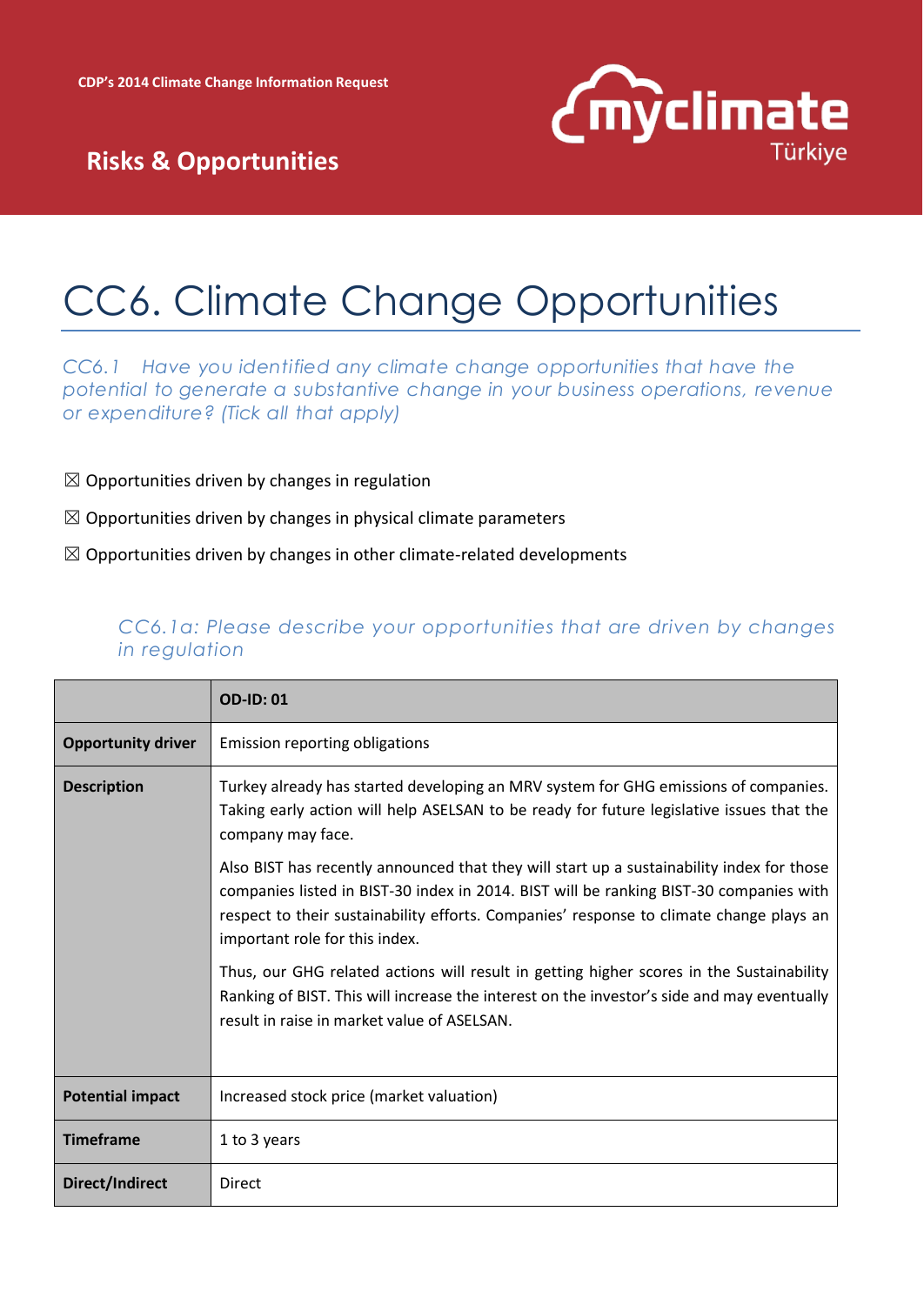

| Likelihood                                        | About as likely as not                                                                                                                                                                                                                                                                                                                                                                                                                                                                                                               |
|---------------------------------------------------|--------------------------------------------------------------------------------------------------------------------------------------------------------------------------------------------------------------------------------------------------------------------------------------------------------------------------------------------------------------------------------------------------------------------------------------------------------------------------------------------------------------------------------------|
| <b>Magnitude of</b><br>impact                     | Low                                                                                                                                                                                                                                                                                                                                                                                                                                                                                                                                  |
| <b>Estimated financial</b><br><b>implications</b> | We believe our studies on climate change will help us to positively differ from the<br>companies that don't carry out such studies and are listed in BIST30 Index. Our efforts<br>in sustainability will positively affect the valuation and investor sentiment of ASELSAN<br>as a good number of our shareholders are long term institutional investors. Any<br>dimension adding value to sustainability of ASELSAN is of importance. Hence, we<br>consider the importance we attach to GHG related actions is a crucial dimension. |
| <b>Management</b><br>method                       | We are planning to enhance our GHG related studies by including all of our facilities in<br>our inventory. We are also planning on getting certified in ISO 14064-1 in the coming<br>years.                                                                                                                                                                                                                                                                                                                                          |
| Cost of<br>management                             | We have not started investigating the cost of consultancy and ISO certification, hence<br>the costs of management are not yet determined.                                                                                                                                                                                                                                                                                                                                                                                            |

### *CC6.1b: Please describe the opportunities that are driven by changes in physical climate parameters*

|                           | <b>OD-ID: 02</b>                                                                                                                                                                                                                                                                                                                                                                                                                                                                                                                                                                                                                                                                      |
|---------------------------|---------------------------------------------------------------------------------------------------------------------------------------------------------------------------------------------------------------------------------------------------------------------------------------------------------------------------------------------------------------------------------------------------------------------------------------------------------------------------------------------------------------------------------------------------------------------------------------------------------------------------------------------------------------------------------------|
| <b>Opportunity driver</b> | Change in precipitation extremes and droughts                                                                                                                                                                                                                                                                                                                                                                                                                                                                                                                                                                                                                                         |
| <b>Description</b>        | Climate scientists project that climate change will result in water scarcity and droughts.<br>It is expected that throughout the world there will be drop in agricultural yields and<br>water scarcity will increase. This may force people to immigrate to more fertile<br>grounds. Therefore the governments of some countries may feel the need to improve<br>border security as well as public security and surveillance systems. The countries may<br>need to enhance the security of water resources, and surveillance of the area using<br>satellites. These events may result in a global request for existing services of many<br>industries including the defense industry. |
| <b>Potential impact</b>   | Increased demand for existing goods/services                                                                                                                                                                                                                                                                                                                                                                                                                                                                                                                                                                                                                                          |
| <b>Timeframe</b>          | > 6 years                                                                                                                                                                                                                                                                                                                                                                                                                                                                                                                                                                                                                                                                             |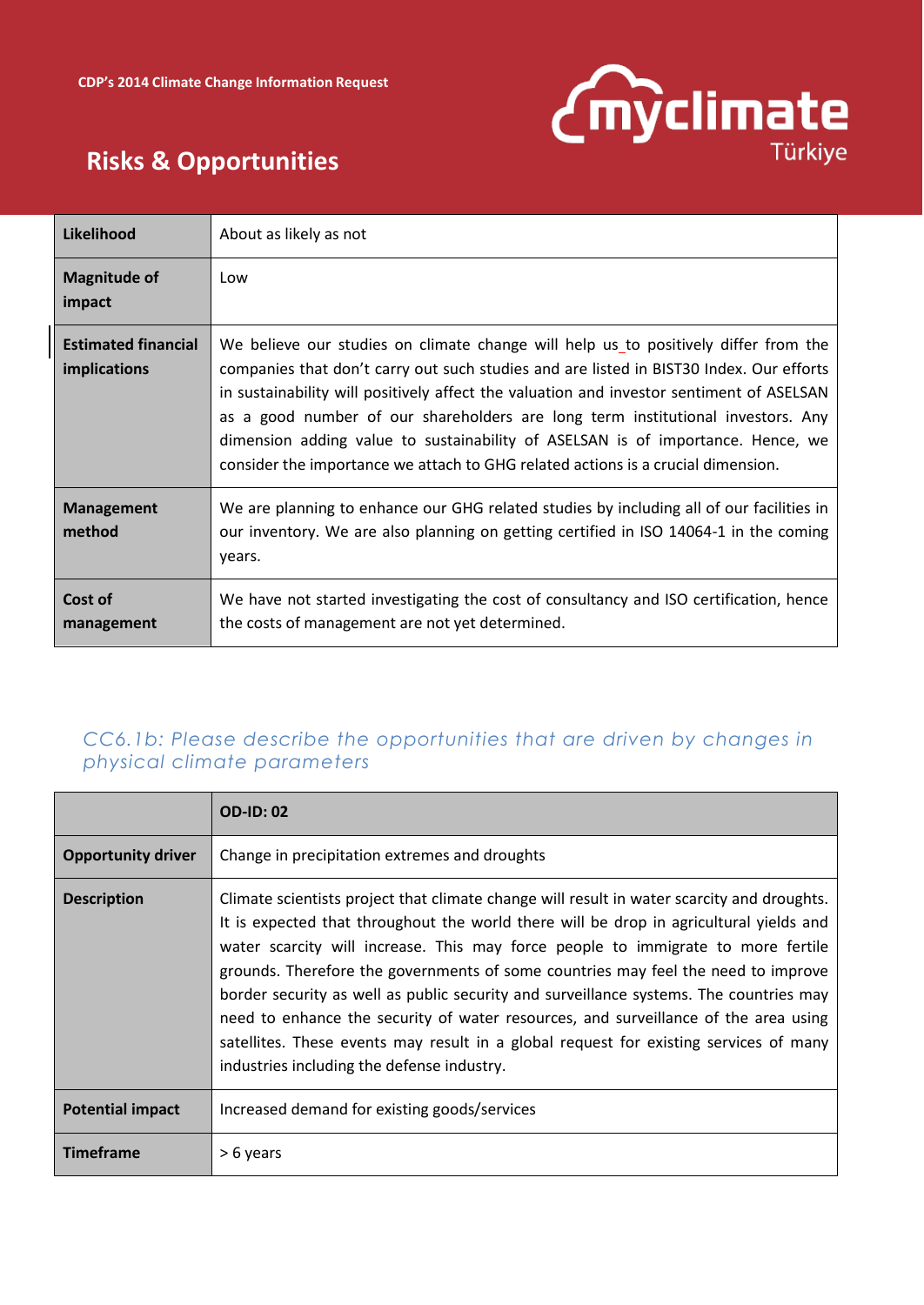

| <b>Direct/Indirect</b>                     | Indirect (Client)                                                                                      |
|--------------------------------------------|--------------------------------------------------------------------------------------------------------|
| Likelihood                                 | Likely                                                                                                 |
| <b>Magnitude of</b><br>impact              | Low-medium                                                                                             |
| <b>Estimated financial</b><br>implications | We are projecting 5% raise in security systems sales.                                                  |
| <b>Management</b><br>method                | No management is necessary for the identified opportunity as it doesn't require a<br>major investment. |
| Cost of<br>management                      | No major cost as the identified opportunity can be handled using existing resources                    |

### *CC6.1c: Please describe the opportunities that are driven by changes in other climate-related developments*

|                               | <b>OD-ID: 03</b>                                                                                                                                                                                                                                                                                                                                                                                                                          |
|-------------------------------|-------------------------------------------------------------------------------------------------------------------------------------------------------------------------------------------------------------------------------------------------------------------------------------------------------------------------------------------------------------------------------------------------------------------------------------------|
| <b>Opportunity driver</b>     | Changing consumer behaviour                                                                                                                                                                                                                                                                                                                                                                                                               |
| <b>Description</b>            | As climate change is one of the biggest challenges humanity is facing, consumers are<br>becoming more and more environmentally aware. We are working on projects to<br>enhance the efficiency of the vehicles used in personal and public transportation. (i.e.<br>electric vehicles, less energy consuming subway trains, etc.)Producing new and more<br>climate friendly products may be a good opportunity for us to gain new clients. |
| <b>Potential impact</b>       | New products/business services                                                                                                                                                                                                                                                                                                                                                                                                            |
| <b>Timeframe</b>              | $> 6$ years                                                                                                                                                                                                                                                                                                                                                                                                                               |
| Direct/Indirect               | Direct                                                                                                                                                                                                                                                                                                                                                                                                                                    |
| Likelihood                    | More likely than not                                                                                                                                                                                                                                                                                                                                                                                                                      |
| <b>Magnitude of</b><br>impact | Low-medium                                                                                                                                                                                                                                                                                                                                                                                                                                |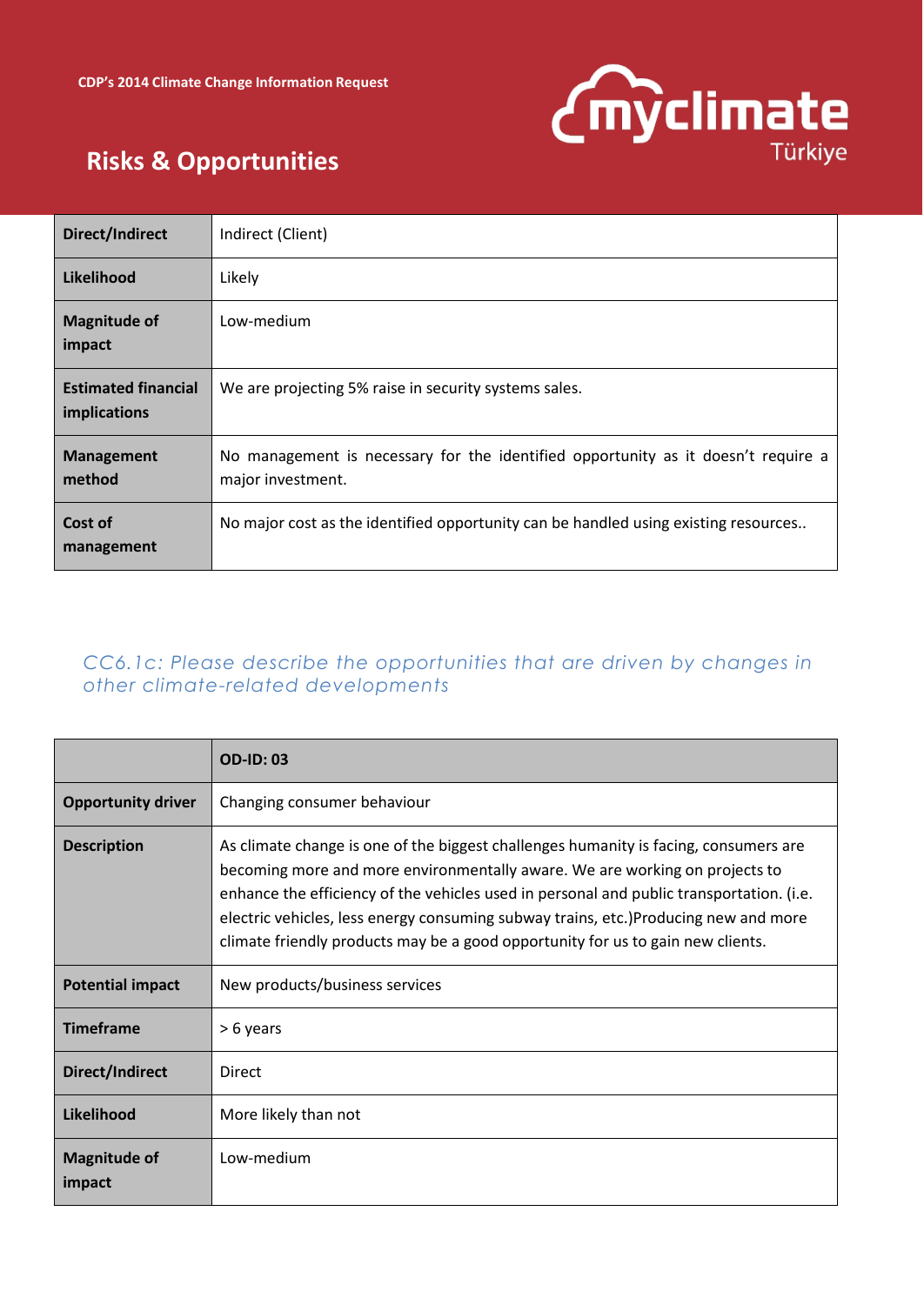

| <b>Estimated financial</b><br><i>implications</i> | Financial implications of these projects are not yet evaluated.                  |
|---------------------------------------------------|----------------------------------------------------------------------------------|
| <b>Management</b><br>method                       | R&D activities for new climate friendly product lines.                           |
| Cost of<br>management                             | The R&D activities have not yet started hence the cost of management is unknown. |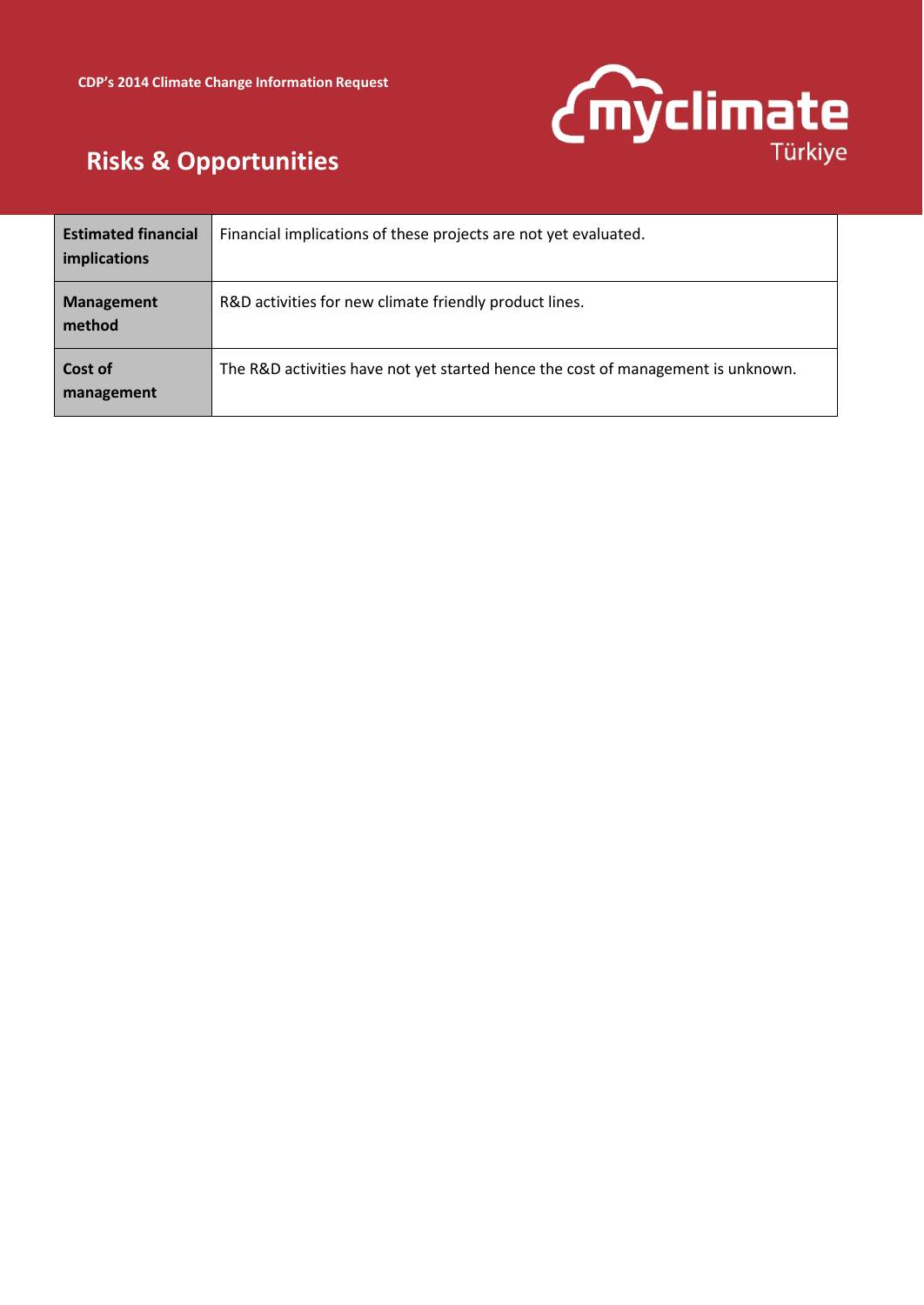

# CC7. Emissions Methodology Base year

*CC7.1 Please provide your base year and base year emissions (Scopes 1 and 2)*

| <b>Base Year</b> | <b>Scope 1 Base year emissions</b><br>(metric tonnes CO2e) | <b>Scope 2 Base year emissions</b><br>(metric tonnes CO2e) |
|------------------|------------------------------------------------------------|------------------------------------------------------------|
| $From 01-Jan-13$ | 3,684.42                                                   | 22,360.68                                                  |
| To 31-Dec-13     |                                                            |                                                            |

# Methodology

*CC7.2 Please give the name of the standard, protocol or methodology you have used to collect activity data and calculate Scope 1 and Scope 2 emissions*

| ISO 14064-1                                                                                  |  |
|----------------------------------------------------------------------------------------------|--|
| The Greenhouse Gas Protocol: A Corporate Accounting and Reporting Standard (Revised Edition) |  |
| Choose an item.                                                                              |  |

*CC7.3 Please give the source for the global warming potentials you have used*

| Gas              | Reference                                      |
|------------------|------------------------------------------------|
| CH <sub>4</sub>  | IPCC Fourth Assessment Report (AR4 - 100 year) |
| N <sub>2</sub> O | IPCC Fourth Assessment Report (AR4 - 100 year) |
| <b>HFCs</b>      | IPCC Fourth Assessment Report (AR4 - 100 year) |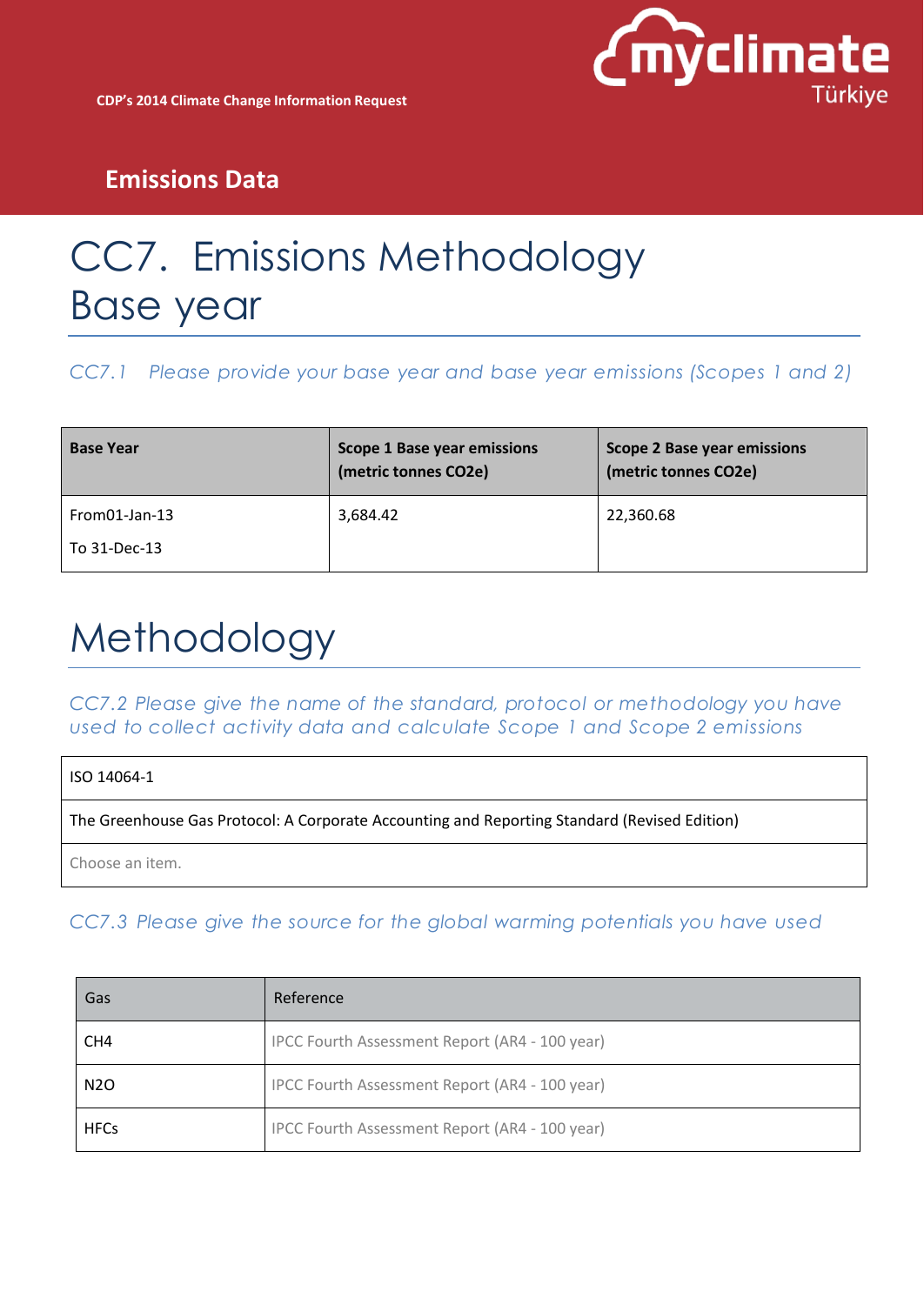

| CO <sub>2</sub>       | IPCC Fourth Assessment Report (AR4 - 100 year) |
|-----------------------|------------------------------------------------|
| Other, please specify | Choose an item.                                |

### *CC7.4 Please give the emissions factors you have applied and their origin; alternatively, please attach an Excel spreadsheet with this data at the bottom of this page*

| <b>Fuel/Material/Energy</b>               | <b>Emission Factor</b> | <b>Unit</b>                            | Reference                                        |
|-------------------------------------------|------------------------|----------------------------------------|--------------------------------------------------|
| Electricity                               | 0.69095                | <b>MWh</b>                             | metric tonnes CO2e per TEIAS & myclimate Turkiye |
| Natural gas                               | 0.20607                | metric tonnes CO2e per<br><b>MWh</b>   | ecoinvent v.2.2                                  |
| Diesel/Gas oil                            | 0.00267                | metric tonnes CO2e per<br>liter        | ecoinvent v.2.2                                  |
| Liquefied petroleum gas<br>(LPG)          | 0.00302                | metric tonnes CO2e per<br>metric tonne | ecoinvent v.2.2                                  |
| Motor gasoline                            | 0.00239                | metric tonnes CO2e per<br>liter        | ecoinvent v.2.2                                  |
| Other, please specify<br>R 134A           | 1,430                  | metric tonnes CO2e per<br>metric tonne | ecoinvent v.2.2                                  |
| Other, please specify<br>R 407C           | 1,774                  | metric tonnes CO2e per<br>metric tonne | ecoinvent v.2.2                                  |
| Other, please specify<br>R 410A           | 2,087.5                | metric tonnes CO2e per<br>metric tonne | ecoinvent v.2.2                                  |
| Other, please specify<br>R 22             | 1,810                  | metric tonnes CO2e per<br>metric tonne | ecoinvent v.2.2                                  |
| Other, please specify<br>R 12             | 10,900                 | metric tonnes CO2e per<br>metric tonne | ecoinvent v.2.2                                  |
| Other, please specify<br>HFC 227 (FM 200) | 2,900                  | metric tonnes CO2e per<br>metric tonne | ecoinvent v.2.2                                  |
| Other, please specify<br><b>NAFPIV</b>    | 340                    | metric tonnes CO2e per<br>metric tonne | ecoinvent v.2.2                                  |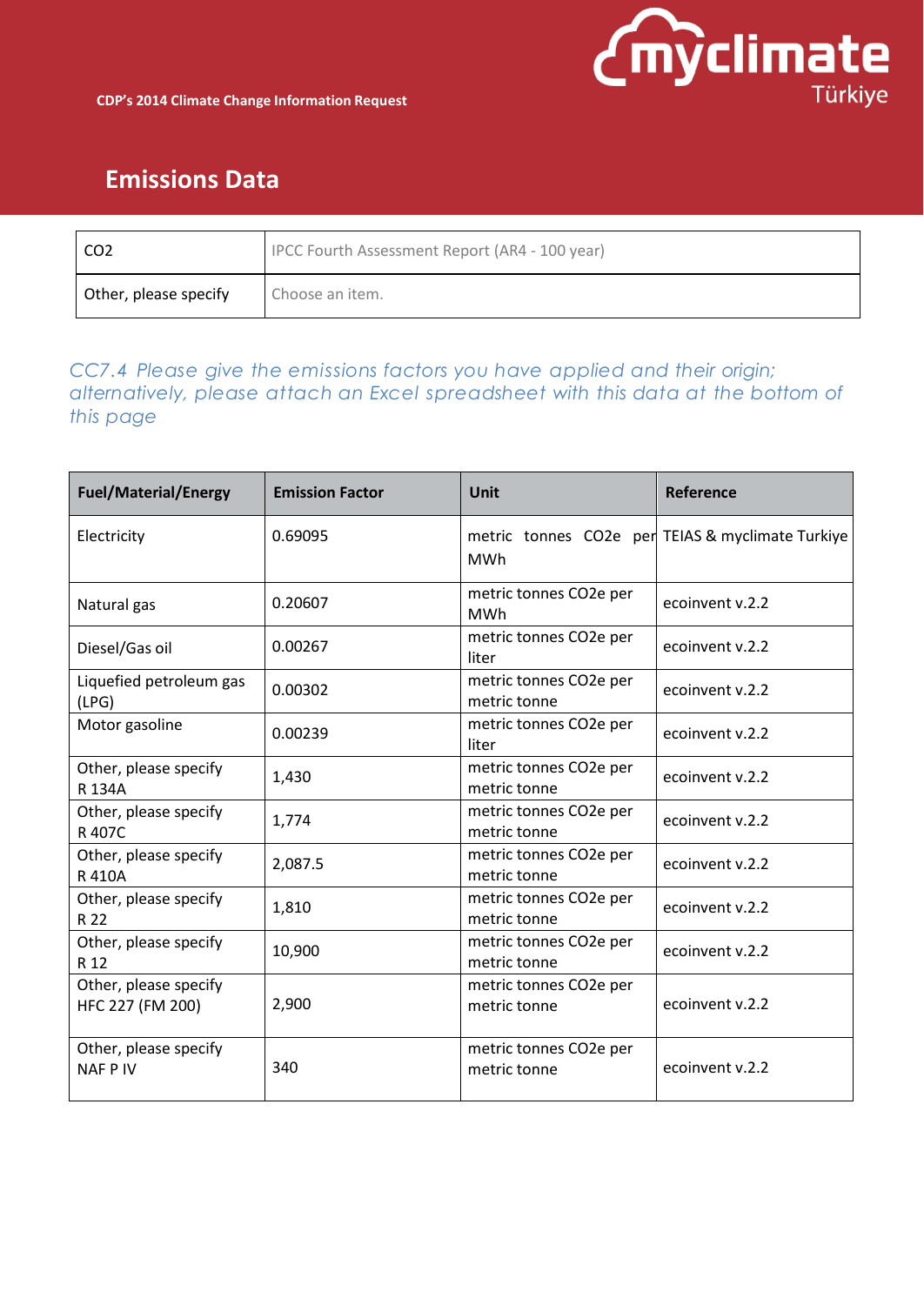

**CDP's 2014 Climate Change Information Request**

## **Emissions Data**

# CC8. Emissions Data Boundary

*CC8.1 Please select the boundary you are using for your Scope 1 and 2 greenhouse gas inventory*

Operational control

# Scope 1 and 2 Emissions Data

*CC8.2 Please provide your gross global Scope 1 emissions figures in metric tonnes CO2e*

#### 3,684.42

*CC8.3 Please provide your gross global Scope 2 emissions figures in metric tonnes CO2e*

#### 22,360.68

*CC8.4 Are there any sources (e.g. facilities, specific GHGs, activities, geographies, etc.) of Scope 1 and Scope 2 emissions that are within your selected reporting boundary which are not included in your disclosure?* 

#### YES

*If yes:CC8.4a Please provide details of the sources of Scope 1 and Scope 2 emissions that are within your selected reporting boundary which are not included in your disclosure*

| <b>Source</b>      | <b>Relevance of Scope 1</b>                      | <b>Relevance of Scope 2</b>                      | <b>Explain why the source is</b>                                                                |
|--------------------|--------------------------------------------------|--------------------------------------------------|-------------------------------------------------------------------------------------------------|
|                    | emissions from this source                       | emissions from this source                       | excluded                                                                                        |
| Akyurt<br>Facility | Emissions are relevant but<br>not yet calculated | Emissions are relevant but<br>not yet calculated | In order to obtain accurate<br>activity data, this facility will<br>be included in the scope of |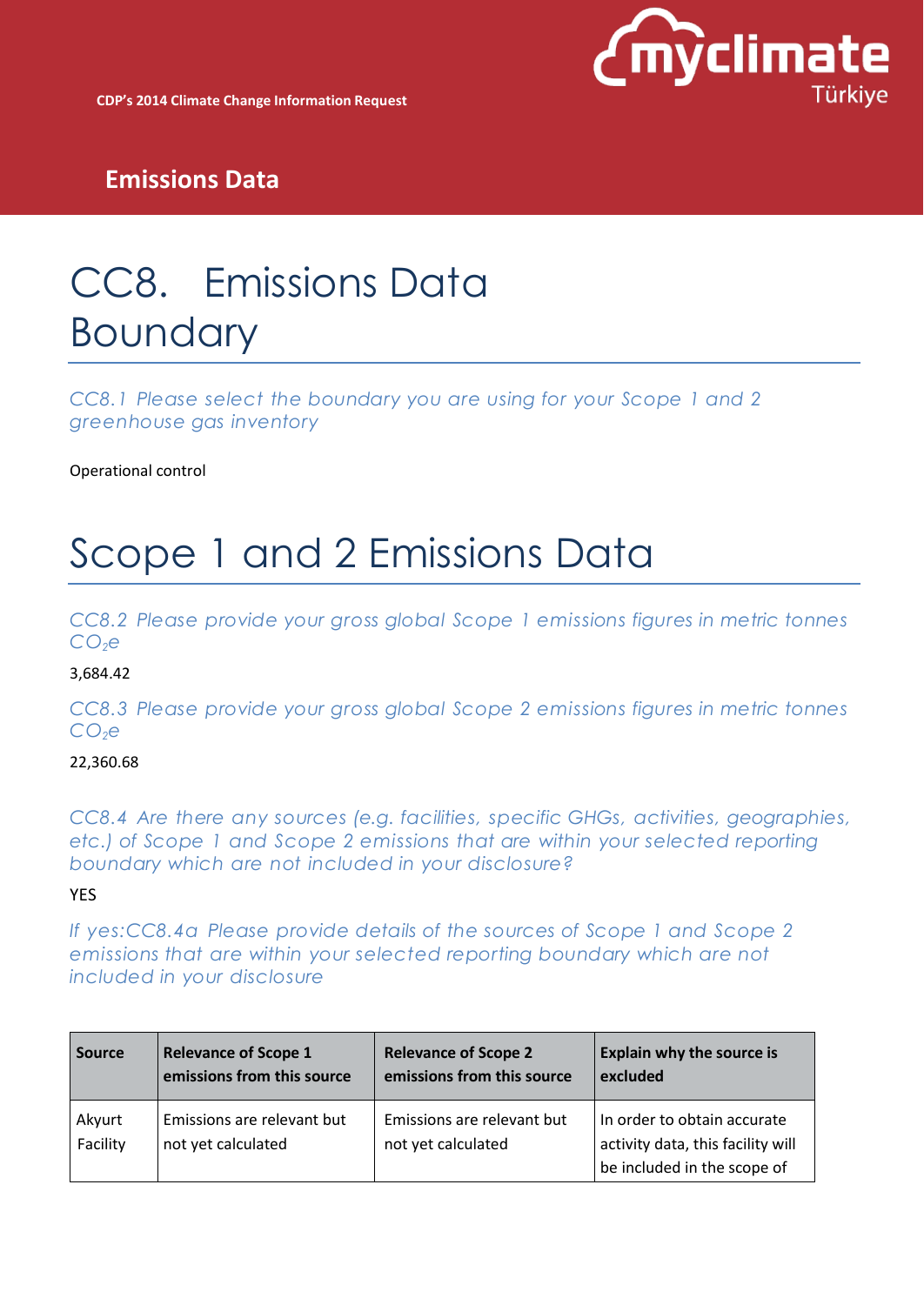

|                                                             |                                                  |                                                  | this study starting from 2015.                                                                                                                                                     |
|-------------------------------------------------------------|--------------------------------------------------|--------------------------------------------------|------------------------------------------------------------------------------------------------------------------------------------------------------------------------------------|
| Teknoken<br>t Facility<br>(METU)                            | Emissions are relevant but<br>not yet calculated | Emissions are relevant but<br>not yet calculated | In order to obtain accurate<br>activity data, this facility will<br>be included in the scope of<br>this study starting from 2015.                                                  |
| Marine<br>Systems<br><b>Directorat</b><br>e<br>(Istanbul)   | Emissions are relevant but<br>not yet calculated | Emissions are relevant but<br>not yet calculated | In order to obtain accurate<br>activity data, this facility will<br>be included in the scope of<br>this study starting 2015.                                                       |
| <b>Traffic</b><br>Systems<br><b>Directorat</b><br>e (Izmir) | Emissions are relevant but<br>not yet calculated | Emissions are relevant but<br>not yet calculated | This directorate will not be<br>included in our GHG<br>Inventory even in the later<br>stages at it will be shut down<br>in 2014.                                                   |
| Golbasi<br>Facility                                         | Emissions are relevant but<br>not yet calculated | Emissions are relevant but<br>not yet calculated | Golbasi Facility is still under<br>construction and will not be<br>operationally in use until late<br>2014. Therefore, it will not be<br>included in the inventory<br>before 2015. |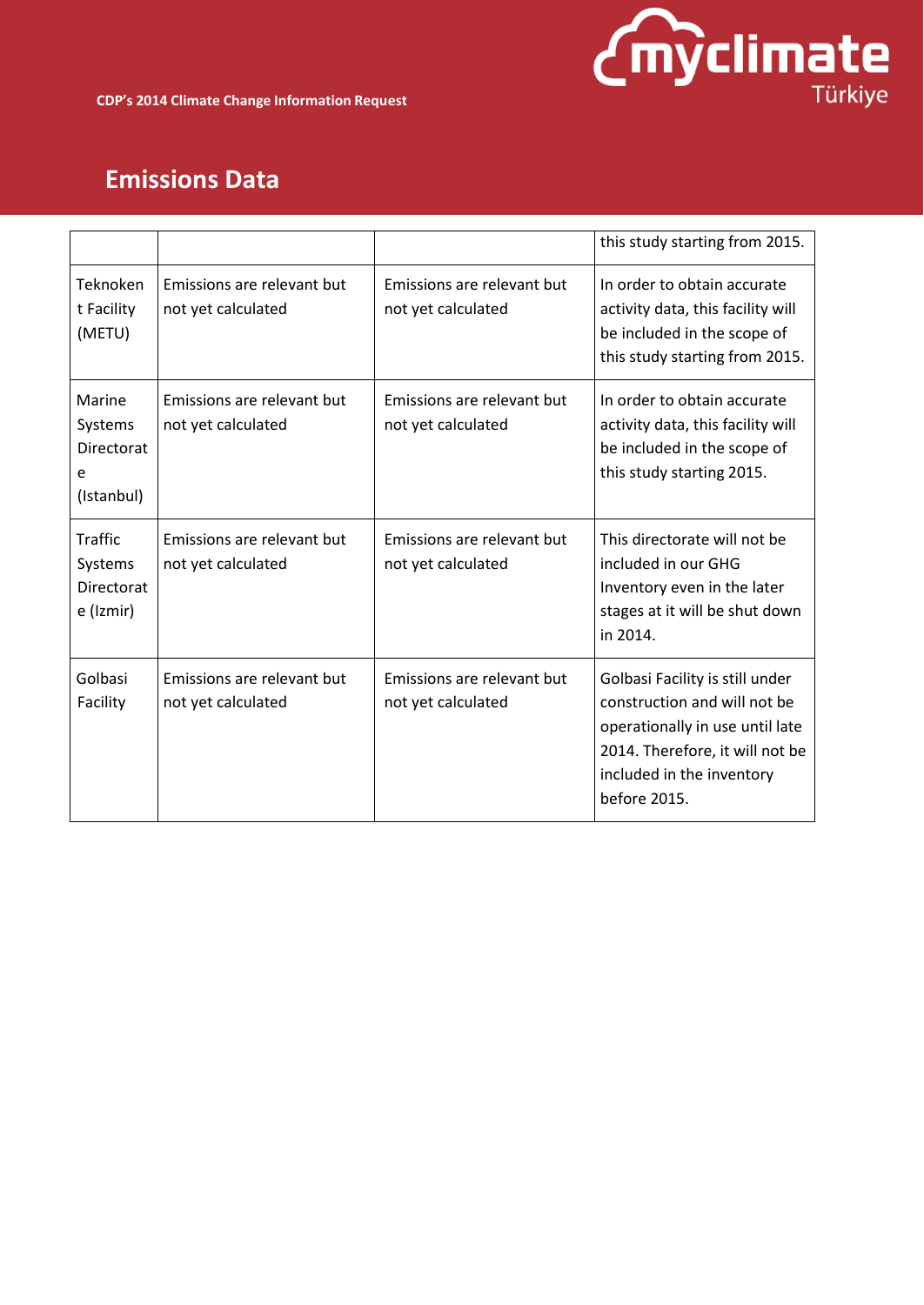

# Data Accuracy

*CC8.5 Please estimate the level of uncertainty of the total gross global Scope 1 and 2 emissions figures that you have supplied and specify the sources of uncertainty in your data gathering, handling and calculations*

| Scope 1<br>emissions:<br><b>Uncertaint</b><br>y range | Scope 1<br>emissions:<br><b>Main</b><br>sources of<br>uncertainty                                         | <b>Scope 1 emissions:</b><br>Please expand on the<br>uncertainty in your<br>data                                                                                                                                                                                                                                                                                                                                      | Scope 2<br>emissions:<br><b>Uncertainty</b><br>range | Scope 2<br>emissions:<br><b>Main sources</b><br>of uncertainty | <b>Scope 2 emissions:</b><br>Please expand on<br>the Uncertainty in your<br>data                                                                                                                                                                                                                                                                                                                               |
|-------------------------------------------------------|-----------------------------------------------------------------------------------------------------------|-----------------------------------------------------------------------------------------------------------------------------------------------------------------------------------------------------------------------------------------------------------------------------------------------------------------------------------------------------------------------------------------------------------------------|------------------------------------------------------|----------------------------------------------------------------|----------------------------------------------------------------------------------------------------------------------------------------------------------------------------------------------------------------------------------------------------------------------------------------------------------------------------------------------------------------------------------------------------------------|
| More than<br>2% but less<br>than or<br>equal to 5%    | Metering/<br>Measurem<br>ent<br>Constraints<br>and<br>uncertainti<br>es related<br>to emission<br>factors | Uncertainties related<br>to activity data and<br>emission factors have<br>been included in the<br>uncertainty<br>calculations. The<br>uncertainty of Scope 1<br>and Scope 2 emissions<br>have been calculated<br>using GHG protocol's<br>uncertainty tool.<br>Scope 1 emissions<br>uncertainty is<br>calculated as 2.6%.<br>The overall<br>uncertainty of the<br>Scope 1 and 2<br>emissions is calculated<br>as 4.5 % | More than<br>5% but less<br>than or equal<br>to 10%  | Metering/<br>Measurement<br>Constraints                        | Uncertainties related to<br>activity data and<br>emission factors have<br>been included in the<br>uncertainty calculations.<br>The uncertainty of Scope<br>1 and Scope 2 emissions<br>have been calculated<br>using GHG protocol's<br>uncertainty tool.<br>Scope 2 emissions<br>uncertainty is calculated<br>as 5.1%<br>The overall uncertainty<br>of the Scope 1 and 2<br>emissions is calculated<br>as 4.5 % |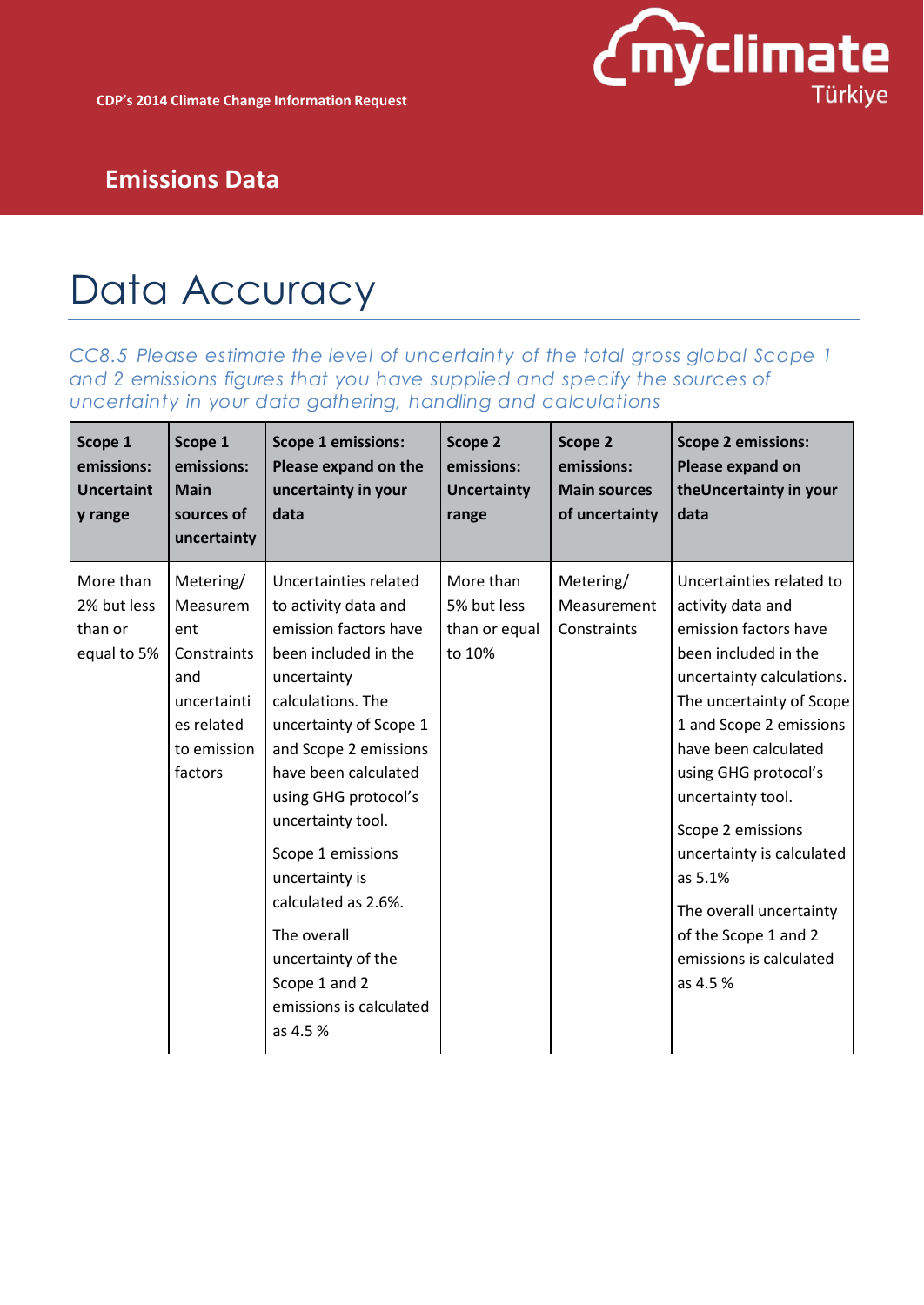

# External Verification or Assurance

*CC8.6 Please indicate the verification/assurance status that applies to your reported Scope 1 emissions*

No third party verification or assurance

*CC8.7 Please indicate the verification/assurance status that applies to your reported Scope 2 emissions*

No third party verification or assurance

# Carbon Dioxide Emissions from Biologically Sequestered Carbon

*CC8.9 Are carbon dioxide emissions from biologically sequestered carbon relevant to your organization?*

NO

# CC9. Scope 1 Emissions Breakdown

*CC9.1: Do you have Scope 1 emissions sources in more than one country?* 

*No*

*CC9.2 Please indicate which other Scope 1 emissions breakdowns you are able to provide (tick all that apply)*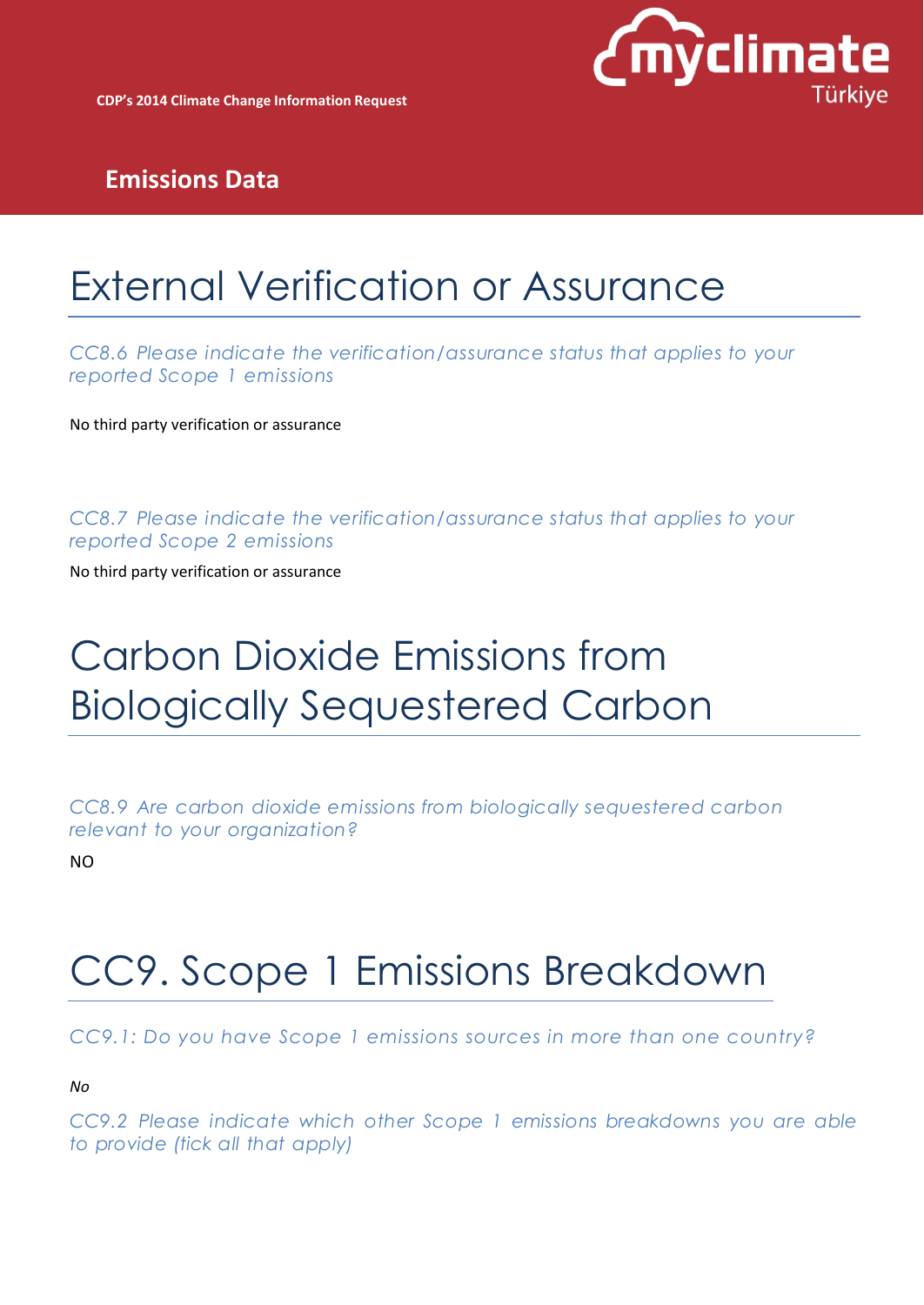

**CDP's 2014 Climate Change Information Request**

### **Emissions Data**

 $\Box$ By business division (CC9.2a)

 $\square$ By facility (CC9.2b)

☐By GHG type (CC9.2c)

 $\boxtimes$  By activity (CC9.2d)

☐By legal structure (CC9.2e)

### *CC9.2d: Please break down your total gross global Scope 1 emissions by activity*

| <b>Activity</b>              | Scope 1 emissions (metric tonnes CO <sub>2</sub> e) |
|------------------------------|-----------------------------------------------------|
| <b>Stationary Combustion</b> | 2,195.72                                            |
| <b>Mobile Combustion</b>     | 829.56                                              |
| <b>Fugitive Emissions</b>    | 659.15                                              |

# CC10. Scope 2 Emissions Breakdown

*CC10.1 Do you have Scope 2 emissions sources in more than one country?*

*No*

*CC10.2 Please indicate which other Scope 2 emissions breakdowns you are able*

*to provide (tick all that apply)*

 $\square$ By business division (CC10.2a)

 $\boxtimes$  By facility (CC10.2b)

 $\Box$ By activity (CC10.2c)

 $\square$ By legal structure (CC10.2d)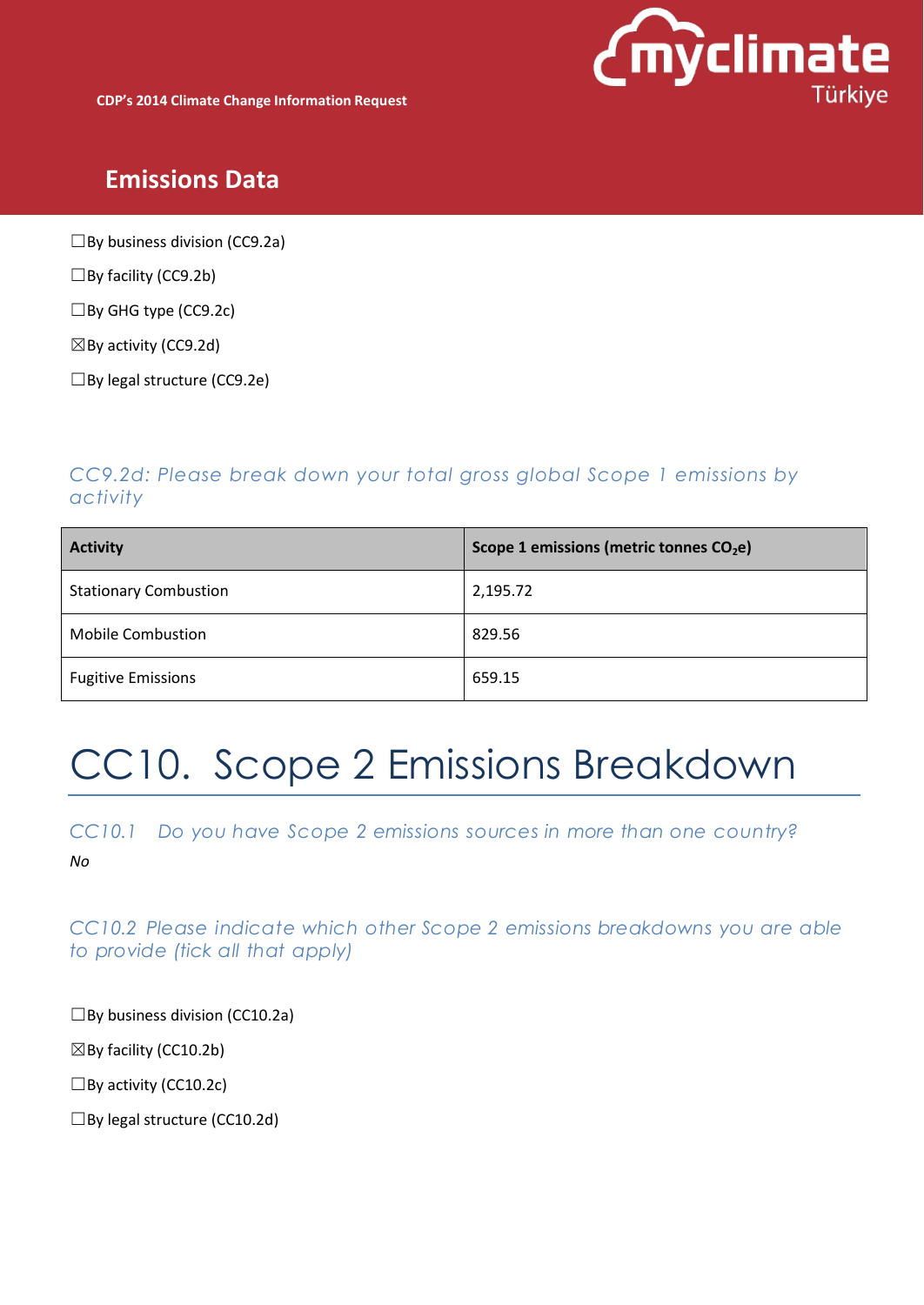

*CC10.2b: Please break down your total gross global Scope 2 emissions by facility*

| Facility                 | Scope 2 emissions (metric tonnes CO <sub>2</sub> e) |
|--------------------------|-----------------------------------------------------|
| <b>Macunkoy Facility</b> | 22,360.68                                           |
|                          |                                                     |
|                          |                                                     |

# CC11. Energy

*CC11.1 What percentage of your total operational spend in the reporting year was on energy?*

More than 5% but less than or equal to 10%

*CC11.2 Please state how much fuel, electricity, heat, steam, and cooling in MWh your organization has purchased and consumed during the reporting year*

| <b>Energy type</b> | <b>MWh</b>       |
|--------------------|------------------|
| Fuel               | 13,670.42        |
| Electricity        | 32,362.24        |
| Heat               | $\boldsymbol{0}$ |
| Steam              | $\mathbf 0$      |
| Cooling            | $\mathbf 0$      |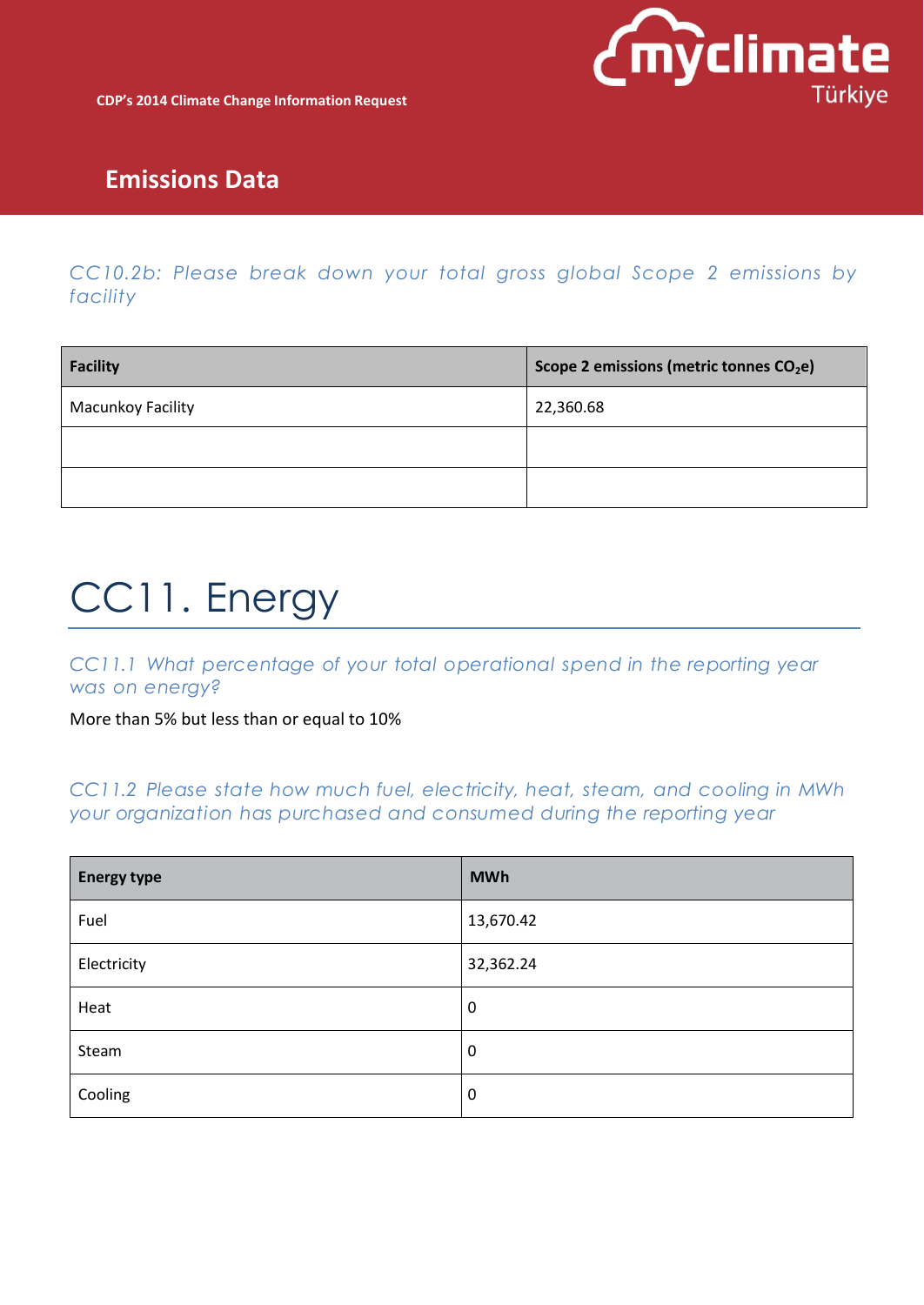

### *CC11.3 Please complete the table by breaking down the total "Fuel" figure entered above by fuel type*

| Fuels                         | <b>MWh</b> |
|-------------------------------|------------|
| Natural gas                   | 9,947.669  |
| Diesel/Gas oil                | 3,485.023  |
| Liquefied petroleum gas (LPG) | 5.895      |
| Motor gasoline                | 231.835    |

# CC12. Emissions Performance Emissions History

*CC12.1 How do your gross global emissions (Scope 1 and 2 combined) for the reporting year compare to the previous year?*

This is our first year of estimation

# Emissions Intensity

*CC12.2 Please describe your gross global combined Scope 1 and 2 emissions for the reporting year in metric tonnes CO2e per unit currency total revenue*

| <b>Intensity</b> | <b>Metric</b> | <b>Metric</b>         | % change from | <b>Direction of change</b> | <b>Reason for</b>            |
|------------------|---------------|-----------------------|---------------|----------------------------|------------------------------|
| figure           | numerator     | denominator           | previous year | from previous year         | change                       |
| 0.00001          | metric tonnes | unit total<br>revenue |               | N/A                        | This is our first<br>year of |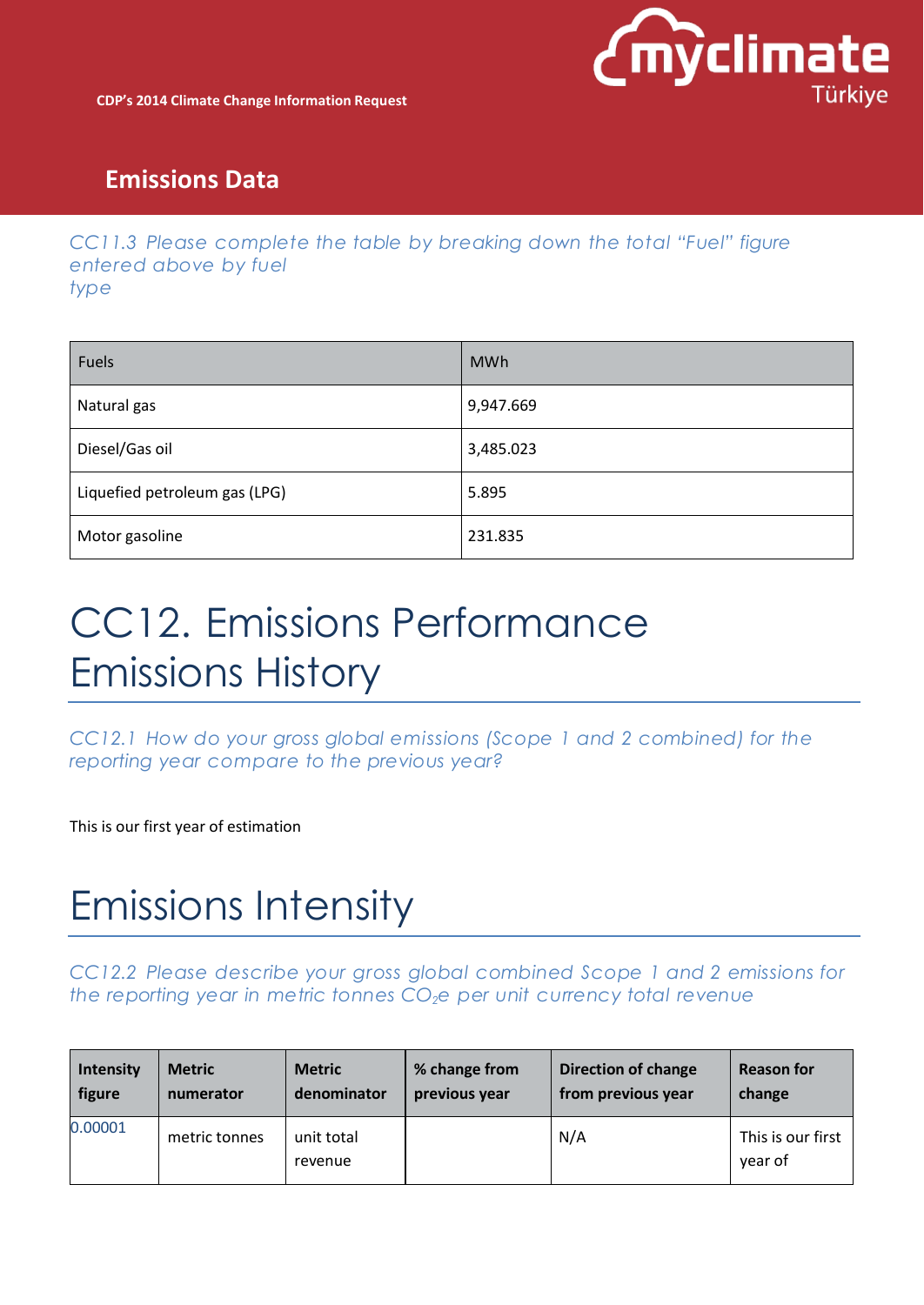

| CO <sub>2</sub> e |  | estimation,                 |
|-------------------|--|-----------------------------|
|                   |  | hence the                   |
|                   |  | direction of                |
|                   |  |                             |
|                   |  | change from<br>the previous |
|                   |  | year is                     |
|                   |  | unknown.                    |
|                   |  |                             |

### *CC12.3 Please describe your gross global combined Scope 1 and 2 emissions for the reporting year in metric tonnes CO2e per full time equivalent (FTE) employee*

| <b>Intensity</b> | <b>Metric</b>                      | <b>Metric</b> | % change from | <b>Direction of change</b> | <b>Reason for</b>                                                                                                              |
|------------------|------------------------------------|---------------|---------------|----------------------------|--------------------------------------------------------------------------------------------------------------------------------|
| figure           | numerator                          | denominator   | previous year | from previous year         | change                                                                                                                         |
| 7.66             | metric tonnes<br>CO <sub>2</sub> e | FTE employee  |               | N/A                        | This is our first<br>year of<br>estimation,<br>hence the<br>direction of<br>change from<br>the previous<br>year is<br>unknown. |

### *CC12.4 Please provide an additional intensity (normalized) metric that is appropriate to your business operations*

| Intensity | <b>Metric</b>                      | <b>Metric</b> | % change from            | <b>Direction of change</b> | <b>Reason for</b>                                                        |
|-----------|------------------------------------|---------------|--------------------------|----------------------------|--------------------------------------------------------------------------|
| figure    | numerator                          | denominator   | previous year            | from previous year         | change                                                                   |
| 0.24      | metric tonnes<br>CO <sub>2</sub> e | square meter  | $\overline{\phantom{a}}$ | N/A                        | This is our first<br>year of<br>estimation,<br>hence the<br>direction of |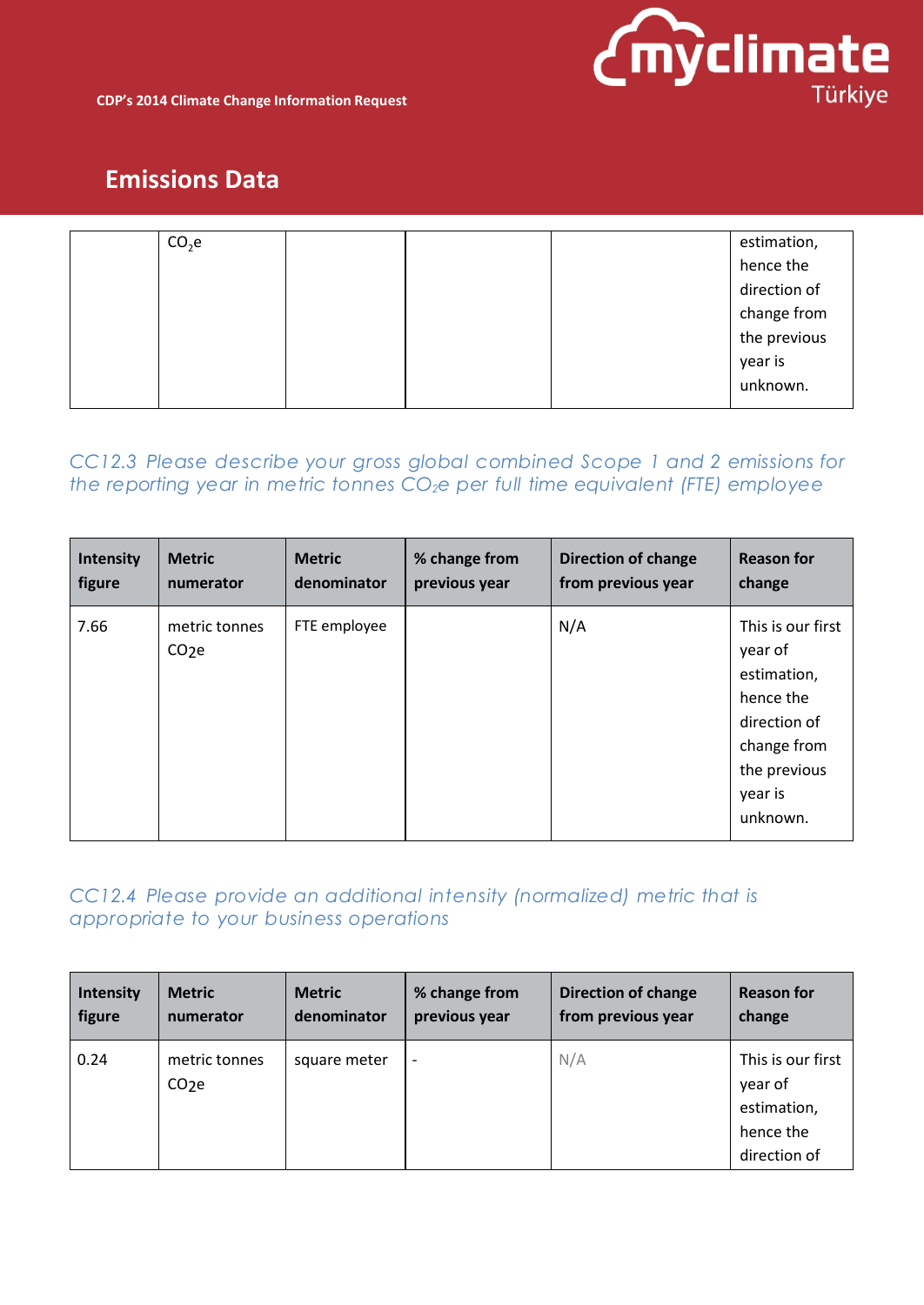

**CDP's 2014 Climate Change Information Request**

## **Emissions Data**

|  |  | change from<br>the previous |
|--|--|-----------------------------|
|  |  | year is<br>unknown.         |

# CC13. Emissions Trading

*CC13.1 Do you participate in any emissions trading schemes?*

*No, and we do not currently anticipate doing so in the next 2 years*

*CC13.2 Has your organization originated any project-based carbon credits or purchased any within the reporting period? (CDP 2013 Q 13.2, amended)*

*No*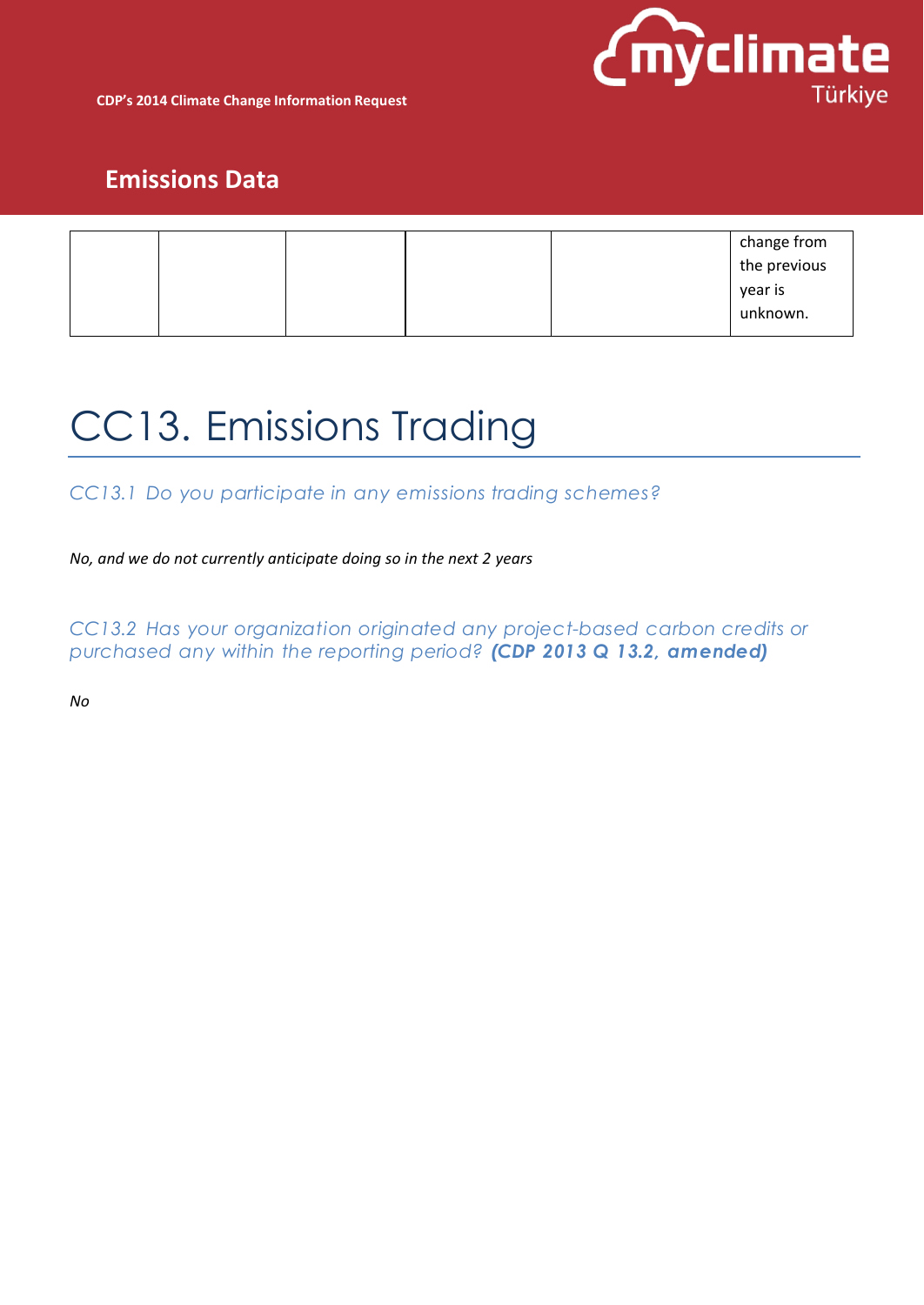# CC14. Scope 3 Emissions

*CC14.1 Please account for your organization's Scope 3 emissions, disclosing and explaining any exclusions*

| <b>Sources of</b><br>Scope 3<br>emissions | <b>Evaluation</b><br>status              | metric<br>tonnes<br>CO <sub>2</sub> e | <b>Emissions</b><br>calculation<br>methodology                                                        | Percentage of<br>emissions calculated<br>using primary data | <b>Explanation</b>                                                                                                                                                                                                                                                                                           |
|-------------------------------------------|------------------------------------------|---------------------------------------|-------------------------------------------------------------------------------------------------------|-------------------------------------------------------------|--------------------------------------------------------------------------------------------------------------------------------------------------------------------------------------------------------------------------------------------------------------------------------------------------------------|
| Purchased goods<br>and services           | Relevant,<br>calculated                  | 1539.73                               | The GHG<br>Protocol-<br>Corporate Value<br>Chain (Scope 3)<br>Accounting and<br>Reporting<br>Standard |                                                             | Purchased<br>metal raw<br>materials are<br>included in the<br>estimations<br>together with<br>the chosen five<br>suppliers'<br>(strategic<br>partners)<br>energy<br>consumption<br>namely<br>electricity,<br>natural gas,<br>Generator<br>(diesel),<br>liquefied<br>petroleum gas,<br>coal and<br>woodchips. |
| Capital goods                             | Not relevant,<br>explanation<br>provided |                                       |                                                                                                       |                                                             | There hasn't<br>been a major<br>capital<br>purchase in the<br>reporting year.<br>Therefore, this<br>emission                                                                                                                                                                                                 |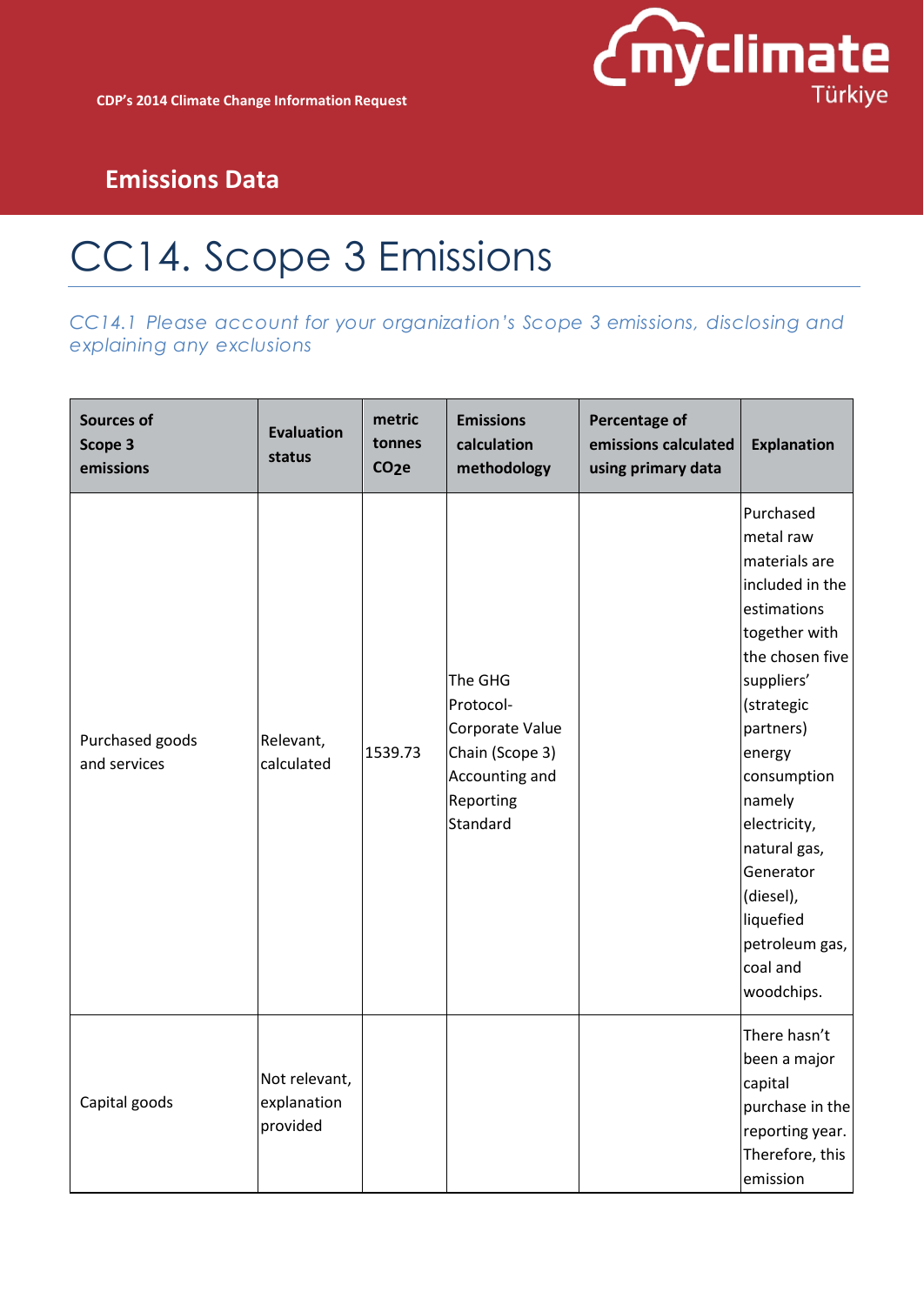

| <b>Sources of</b><br>Scope 3<br>emissions                               | <b>Evaluation</b><br>status | metric<br>tonnes<br>CO <sub>2</sub> e | <b>Emissions</b><br>calculation<br>methodology                                                        | Percentage of<br>emissions calculated<br>using primary data | <b>Explanation</b>                                                                                                 |
|-------------------------------------------------------------------------|-----------------------------|---------------------------------------|-------------------------------------------------------------------------------------------------------|-------------------------------------------------------------|--------------------------------------------------------------------------------------------------------------------|
|                                                                         |                             |                                       |                                                                                                       |                                                             | source will be<br>included in the<br>following<br>year's<br>inventory if a<br>major<br>purchasing<br>occurs.       |
| Fuel-and-energy-related<br>activities (not included in<br>Scope 1 or 2) | Relevant,<br>calculated     | 11,196.26                             | The GHG<br>Protocol-<br>Corporate Value<br>Chain (Scope 3)<br>Accounting and<br>Reporting<br>Standard | 100%                                                        | Scope 3<br>emissions<br>arising from<br>fuel and<br>energy<br>consumption<br>are included in<br>the<br>estimations |
| Upstream transportation Relevant,<br>and distribution                   | calculated                  | 82.91                                 | The GHG<br>Protocol-<br>Corporate Value<br>Chain (Scope 3)<br>Accounting and<br>Reporting<br>Standard | 100%                                                        | Transportation<br>of purchased<br>goods                                                                            |
| Waste generated in<br>operations                                        | Relevant,<br>calculated     | 223.502                               | The GHG<br>Protocol-<br>Corporate Value<br>Chain (Scope 3)<br>Accounting and<br>Reporting<br>Standard | 100%                                                        | Waste<br>generated<br>under<br>different<br>categories such<br>as household<br>waste,<br>recyclable<br>waste,      |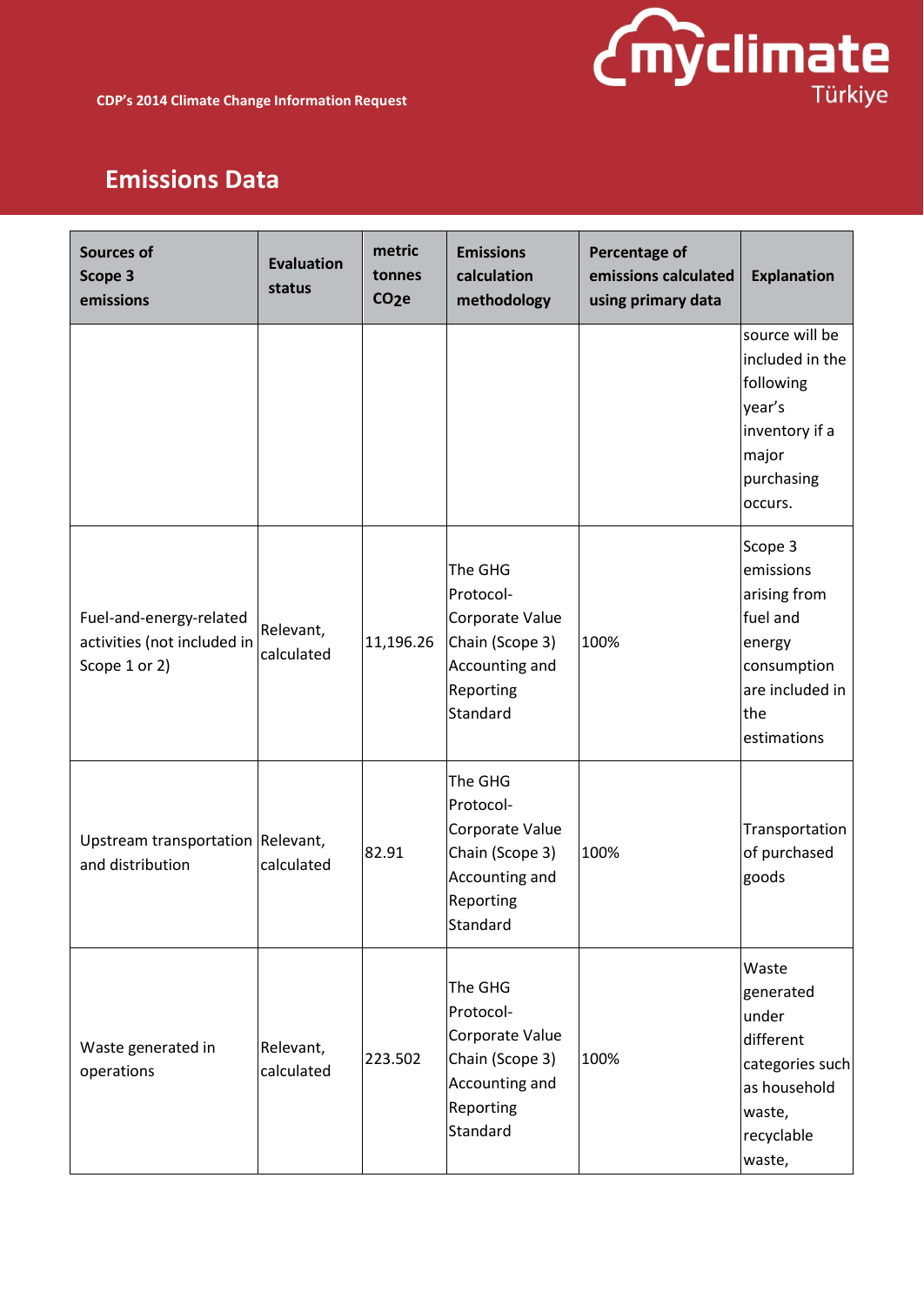

| <b>Sources of</b><br>Scope 3<br>emissions | <b>Evaluation</b><br>status              | metric<br>tonnes<br>CO <sub>2</sub> e | <b>Emissions</b><br>calculation<br>methodology                                                        | Percentage of<br>emissions calculated<br>using primary data | <b>Explanation</b>                                                                                                                                        |
|-------------------------------------------|------------------------------------------|---------------------------------------|-------------------------------------------------------------------------------------------------------|-------------------------------------------------------------|-----------------------------------------------------------------------------------------------------------------------------------------------------------|
|                                           |                                          |                                       |                                                                                                       |                                                             | wastewater,<br>electronical<br>waste and<br>hazardous<br>waste are<br>included in the<br>estimations                                                      |
| <b>Business travel</b>                    | Relevant,<br>calculated                  | 9,772.59                              | The GHG<br>Protocol-<br>Corporate Value<br>Chain (Scope 3)<br>Accounting and<br>Reporting<br>Standard | 100%                                                        | <b>Business</b><br>travels by<br>vehicle, bus<br>and plane are<br>included in the<br>estimations                                                          |
| <b>Employee commuting</b>                 | Relevant,<br>calculated                  | 832.68                                | The GHG<br>Protocol-<br>Corporate Value<br>Chain (Scope 3)<br>Accounting and<br>Reporting<br>Standard | 100%                                                        | Employee<br>shuttles and<br>private car<br>commuting are<br>included in this<br>category                                                                  |
| <b>Upstream leased assets</b>             | Not relevant,<br>explanation<br>provided |                                       |                                                                                                       |                                                             | Only the fuel<br>consumption<br>related<br>emissions from<br>the leased<br>vehicles are<br>reported under<br>the business<br>travel related<br>emissions. |
| Investments                               | Not relevant,                            |                                       |                                                                                                       |                                                             | No investment                                                                                                                                             |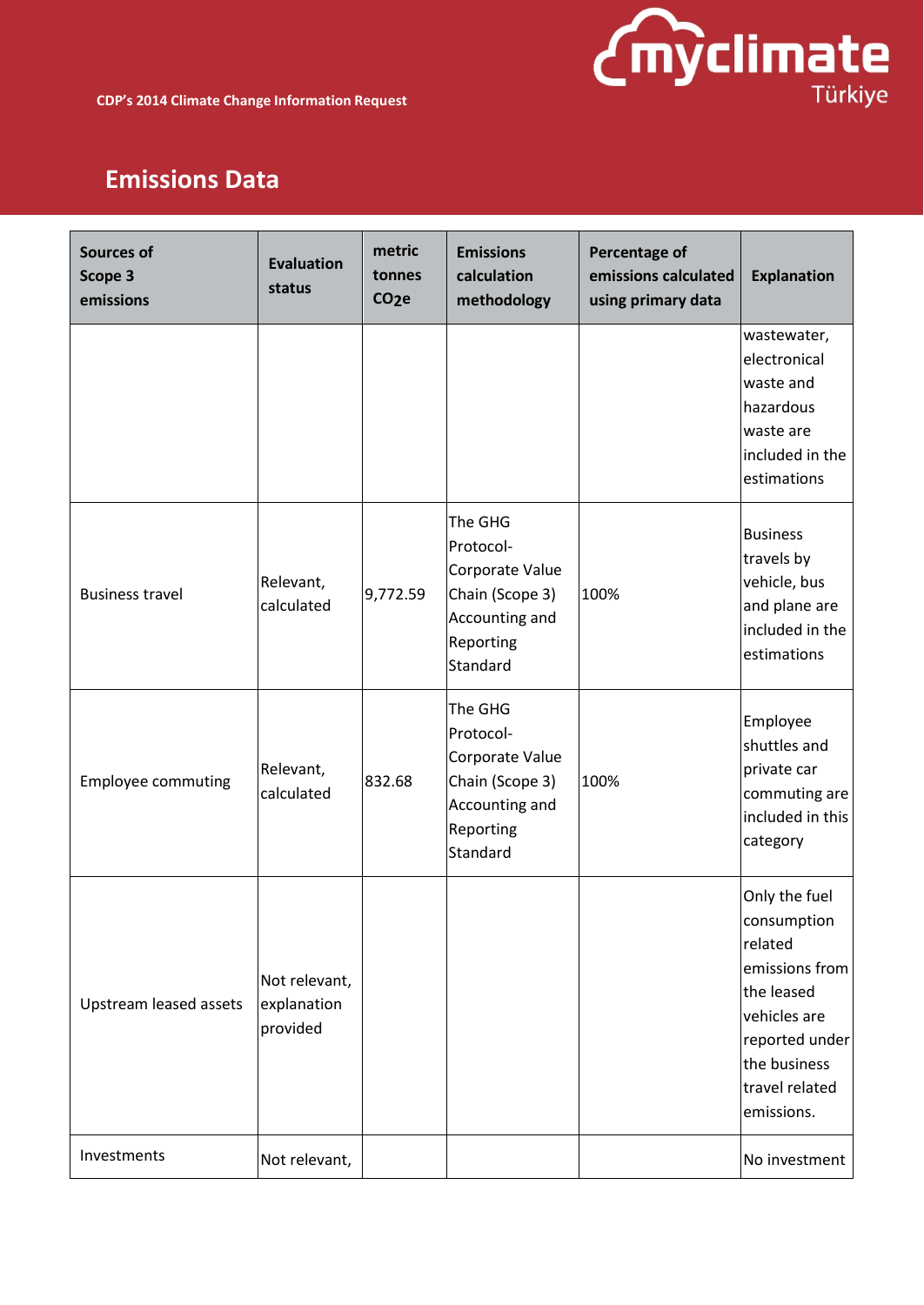

| <b>Sources of</b><br>Scope 3<br>emissions        | <b>Evaluation</b><br>status              | metric<br>tonnes<br>CO <sub>2</sub> e | <b>Emissions</b><br>calculation<br>methodology                                                        | Percentage of<br>emissions calculated<br>using primary data | <b>Explanation</b>                                                                                                                 |
|--------------------------------------------------|------------------------------------------|---------------------------------------|-------------------------------------------------------------------------------------------------------|-------------------------------------------------------------|------------------------------------------------------------------------------------------------------------------------------------|
|                                                  | explanation<br>provided                  |                                       |                                                                                                       |                                                             | related<br>emissions<br>occurred<br>within the<br>reporting<br>period.                                                             |
| Downstream<br>transportation and<br>distribution | Relevant,<br>calculated                  | 2,155.6                               | The GHG<br>Protocol-<br>Corporate Value<br>Chain (Scope 3)<br>Accounting and<br>Reporting<br>Standard | 100%                                                        | All delivery and<br>shipment<br>related<br>emissions are<br>included in this<br>category                                           |
| Processing of sold<br>products                   | Not relevant,<br>explanation<br>provided |                                       |                                                                                                       |                                                             | All of our sold<br>products are<br>final products,<br>so processing<br>of our sold<br>products are<br>not relevant.                |
| Use of sold products                             | Relevant, not<br>yet calculated          |                                       |                                                                                                       |                                                             | Due to the lack<br>of data on<br>usage phase of<br>sold products,<br>this emission<br>source was<br>excluded from<br>the boundary. |
| End of life treatment of<br>sold<br>products     | Relevant, not<br>yet calculated          |                                       |                                                                                                       |                                                             | Due to the lack<br>of data on end<br>of life<br>treatment of                                                                       |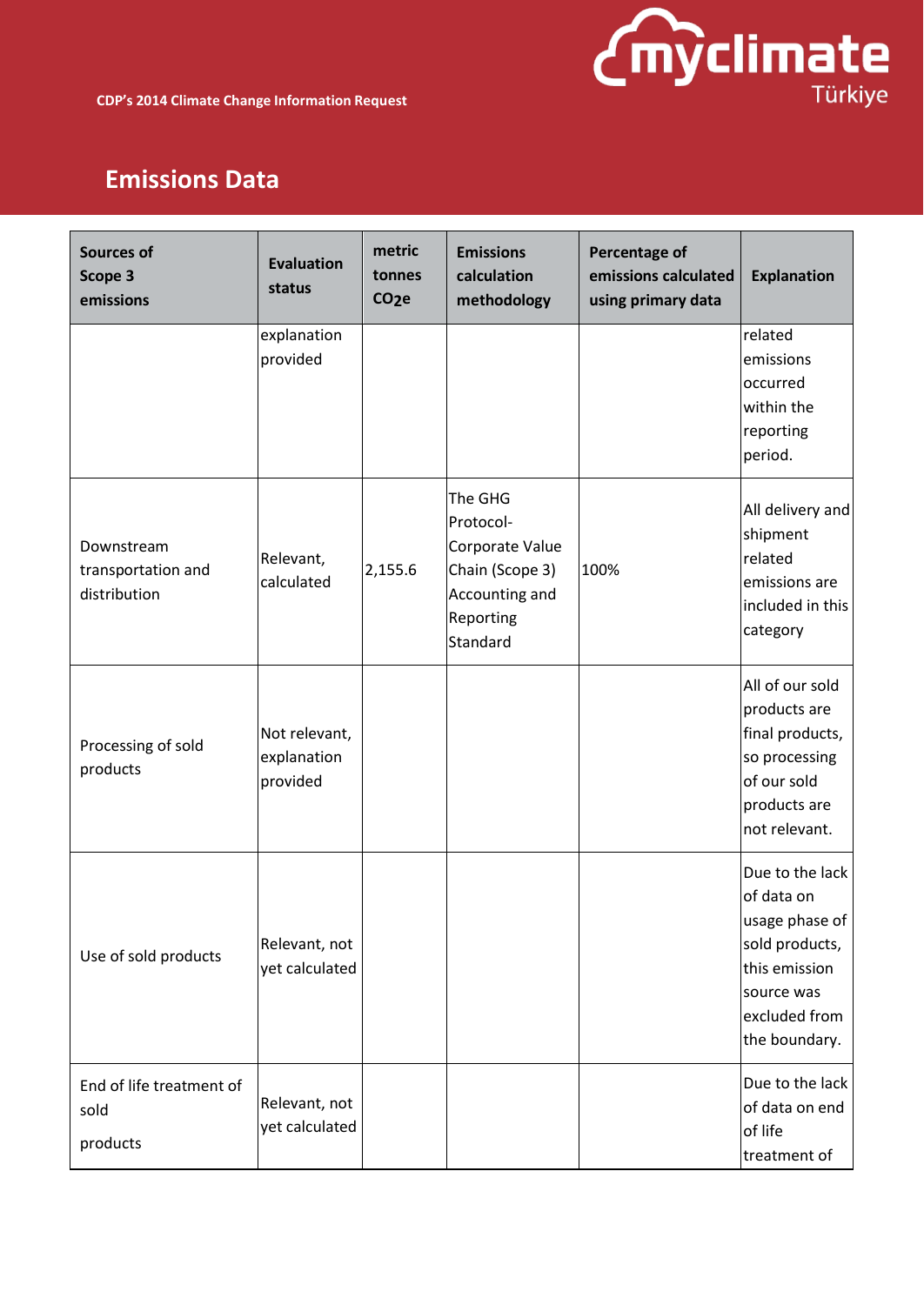

| <b>Sources of</b><br>Scope 3<br>emissions | <b>Evaluation</b><br>status              | metric<br>tonnes<br>CO <sub>2</sub> e | <b>Emissions</b><br>calculation<br>methodology                                                        | Percentage of<br>emissions calculated<br>using primary data | <b>Explanation</b>                                                                                                                                                    |
|-------------------------------------------|------------------------------------------|---------------------------------------|-------------------------------------------------------------------------------------------------------|-------------------------------------------------------------|-----------------------------------------------------------------------------------------------------------------------------------------------------------------------|
|                                           |                                          |                                       |                                                                                                       |                                                             | sold products,<br>this emission<br>source was<br>excluded from<br>the boundary.                                                                                       |
| Downstream leased<br>assets               | Not relevant,<br>explanation<br>provided |                                       |                                                                                                       |                                                             | There aren't<br>any leased<br>downstream<br>assets in<br>ASELSAN.<br>Therefore, this<br>emission<br>source has<br>been excluded<br>from the<br>boundary.              |
| Franchises                                | Not relevant,<br>explanation<br>provided |                                       |                                                                                                       |                                                             | <b>ASELSAN has</b><br>no franchises.<br>Therefore, this<br>emission<br>source is not<br>relevant.                                                                     |
| Other (upstream)                          | Relevant,<br>calculated                  | 12,230.88                             | The GHG<br>Protocol-<br>Corporate Value<br>Chain (Scope 3)<br>Accounting and<br>Reporting<br>Standard | 100%                                                        | Includes, food<br>and beverage<br>consumption,<br>office supplies,<br>hotel stays,<br>refrigerant and<br>fire<br>extinguishers<br>use related<br>Scope 3<br>emissions |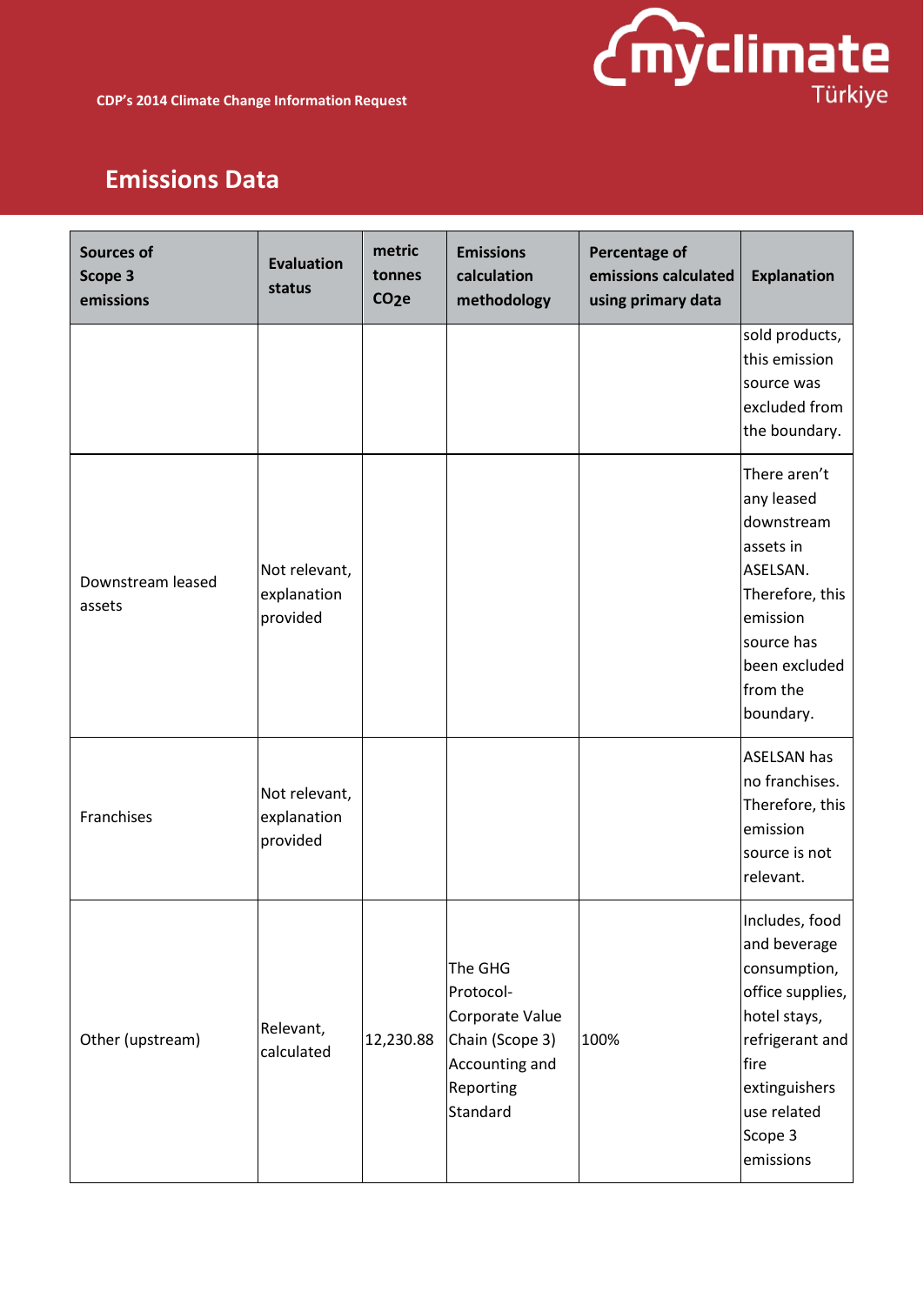

| Sources of<br>Scope 3<br>emissions | Evaluation<br>status    | metric<br>tonnes<br>CO <sub>2</sub> e | <b>Emissions</b><br>calculation<br>methodology                                                        | Percentage of<br>emissions calculated<br>using primary data | <b>Explanation</b>                                               |
|------------------------------------|-------------------------|---------------------------------------|-------------------------------------------------------------------------------------------------------|-------------------------------------------------------------|------------------------------------------------------------------|
| Other (downstream)                 | Relevant,<br>calculated | 29.75                                 | The GHG<br>Protocol-<br>Corporate Value<br>Chain (Scope 3)<br>Accounting and<br>Reporting<br>Standard | 100%                                                        | Includes all<br>lmail deliveries<br>related Scope 3<br>emissions |

### *CC14.2 Please indicate the verification/assurance status that applies to your reported Scope 3 emissions*

#### No third party verification or assurance

*CC14.3 Are you able to compare your Scope 3 emissions for the reporting year with those for the previous year for any sources?*

#### *No, this is our first year of estimation*

#### *CC14.4 Do you engage with any of the elements of your value chain on GHG emissions and climate change strategies? (Tick all that apply)*

☒Yes, our suppliers

☐Yes, our customers

 $\Box$ Yes, other partners in the value chain

☐No, we do not engage

If "Yes, our suppliers", "Yes, our customers" or "Yes, other partners in the value chain" is ticked: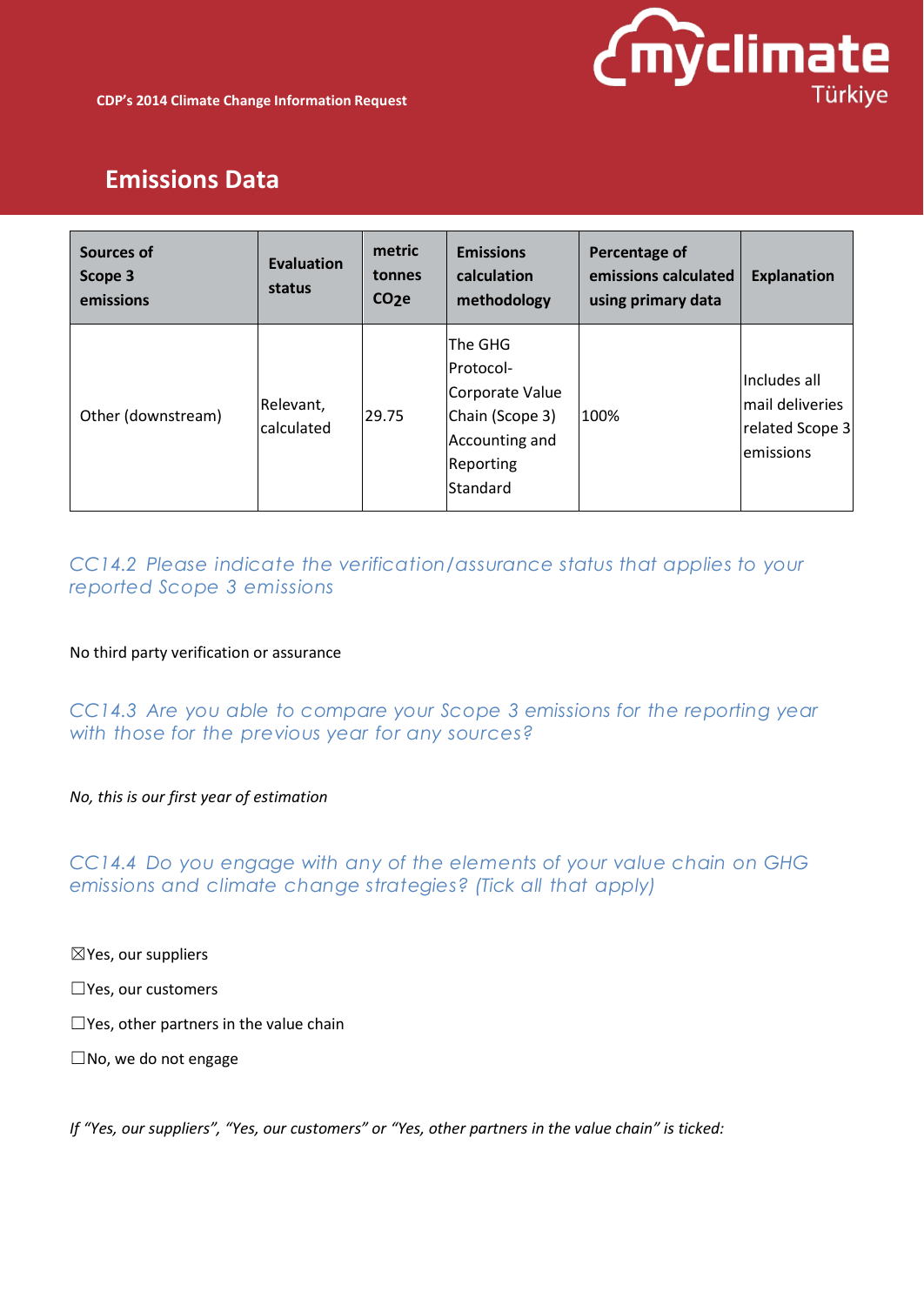

#### *CC14.4a Please give details of methods of engagement, your strategy for prioritizing engagements and measures of success*

ASELSAN has a broad international and local supply network and has reached a substantial number of suppliers since her inspection in 1975. ASELSAN works with different type of suppliers such as sellers, manufacturers, subcontractors, service providers, building contractors, distributors. Subcontractors, who design and produce according to ASELSAN requirements, play a special role among our suppliers due to the fact that their performance directly affects the success of ASELSAN. Therefore, ASELSAN evaluates and selects subcontractors by well defined auditing activities and monitors the performance of each approved subcontractor by each delivery. During the auditing process, supplier's capability of environmental management is also evaluated. By the beginning of 2015, the issues of GHG emission measurement and climate change strategies will be added into environmental management questionnaire and subcontractors will be given a score according to their replies.

For our 2013 inventory we have requested data from our main subcontractors. They have submitted their electricity and fossil fuel consumption values that are relevant to their production for ASELSAN. As a result we have seen that majority of our Scope 3 GHG emissions come from our suppliers' energy consumption.

#### *And if "Yes, our suppliers" is ticked, complete questions CC14.4b and CC14.4c*

*CC14.4b To give a sense of scale of this engagement, please give the number of suppliers with whom you are engaging and the proportion of your total spend that they represent*

| <b>Number of suppliers</b> | % of total spend | <b>Comment</b>                                           |
|----------------------------|------------------|----------------------------------------------------------|
| 160                        | 15               | These data represent approved<br>subcontractors in 2013. |

### *CC14.4c If you have data on your suppliers' GHG emissions and climate change strategies, please explain how you make use of that data*

| How you make use of the data | Please give details                           |
|------------------------------|-----------------------------------------------|
| <b>Other</b>                 | We are using the energy consumption values of |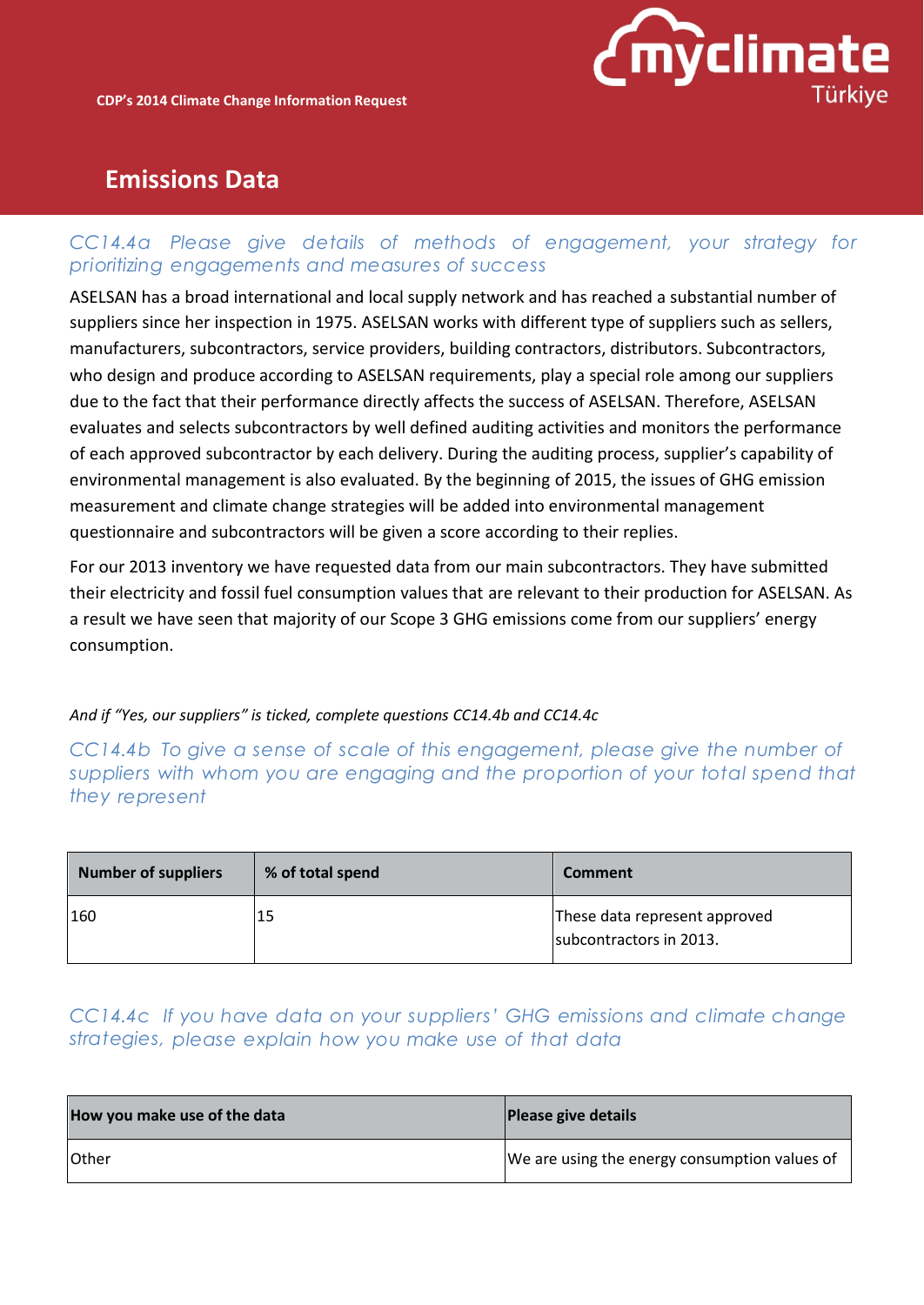

**CDP's 2014 Climate Change Information Request**

| our main suppliers to calculate our scope 3 GHG |
|-------------------------------------------------|
| emissions. In the future we are planning to     |
| include the GHG emission data of our suppliers  |
| in supplier scorecards.                         |
|                                                 |